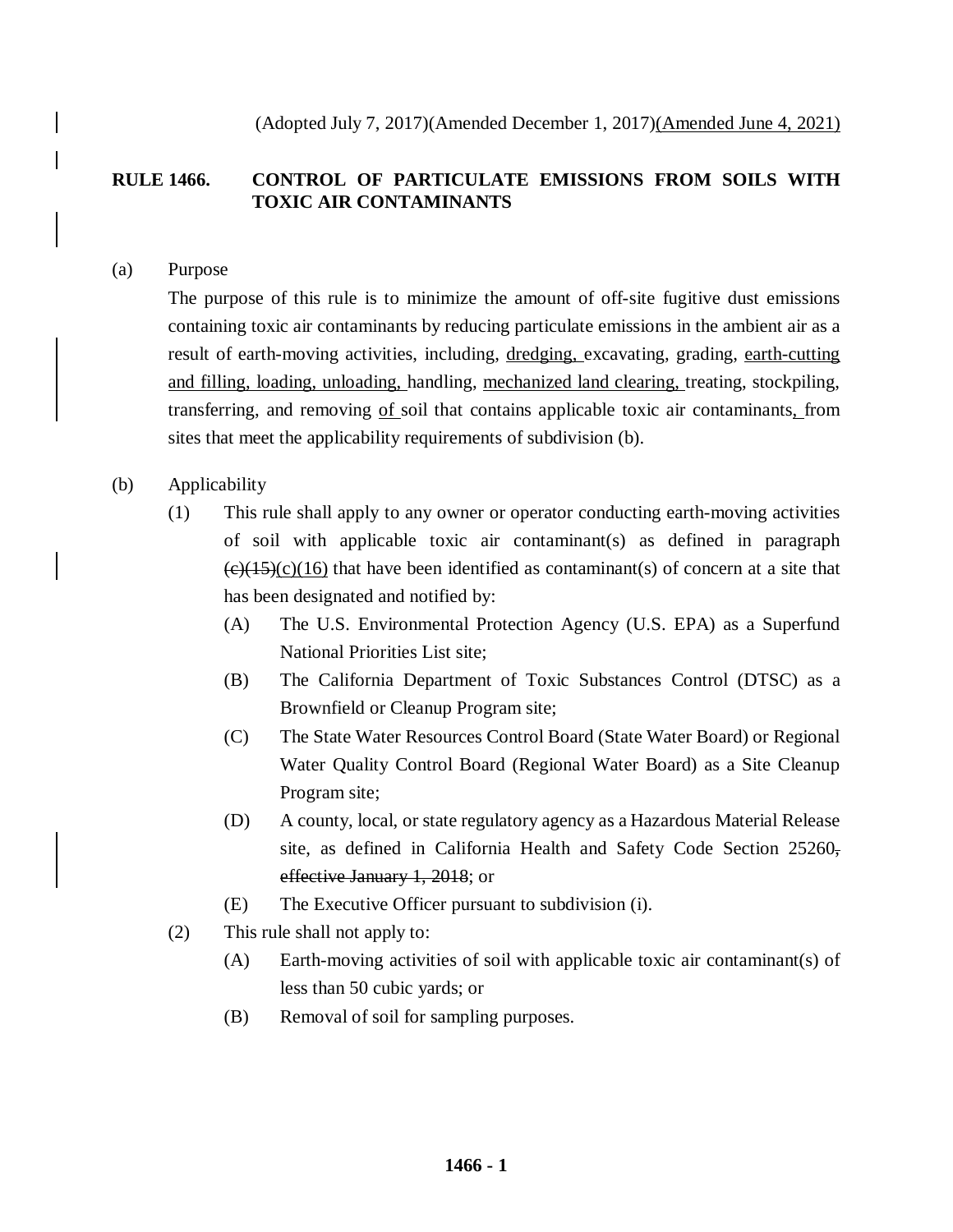- (c) Definitions
	- (1) ADEQUATELY WET is means the condition of being sufficiently mixed or penetrated with water to prevent the release of particulates or visible emissions. The process by which an adequately wet condition is achieved is by using a dispenser or water hose with a nozzle that permits the use of a fine, low-pressure spray or mist.
	- (2) ADJACENT ATHLETIC AREA is means any outdoor athletic field or park where youth organized sports occur that is in physical contact or separated solely by a public roadway or other public right-of-way to a SCHOOLschool or early education center.
	- (3) ADJOINING means in physical contact with or separated solely by a public roadway or other public right-of-way.
	- (34) CHEMICAL STABILIZERS means are any non-toxic chemicals that are used to bind soil together to control FUGITIVE DUST emissions-dust suppressant. The chemical stabilizers shall meet any specifications, criteria, or tests required by any federal, state, or local agency or any applicable law, rule, or regulation. Unless otherwise indicated, the use of a non-toxic chemical stabilizer shall be of sufficient concentration and application frequency to maintain a stabilized surface and no less than what is specified by the manufacturer.
	- $(45)$  DISTURBED SURFACE AREA means is a portion of the earth's surface which has been physically moved, uncovered, destabilized, or otherwise modified from its undisturbed natural soil condition, thereby increasing the potential for fugitive dust FUGITIVE DUST. This definition excludes those areas which have:
		- (A) Been restored to a natural state, such that the vegetative ground cover and soil characteristics are similar to adjacent or nearby natural conditions;
		- (B) Been paved or otherwise covered by a permanent structure; or
		- (C) Sustained a vegetative ground cover of at least 70 percent of the native cover for a particular area for at least 30 days.
	- (56) DUST SUPPRESSANTS meansare water, or hygroscopic materials, other than or chemical stabilizers CHEMICAL STABILIZERS, that are used as a treatment material to reduce fugitive dust FUGITIVE DUST emissions.
	- (6) (EARLY EDUCATION CENTER is any public or private property, used for purposes of education as defined as an Early Learning and Developmental Program by the U.S. Department of Education, but does not include any property in which education is primarily conducted in private homes. Early education center includes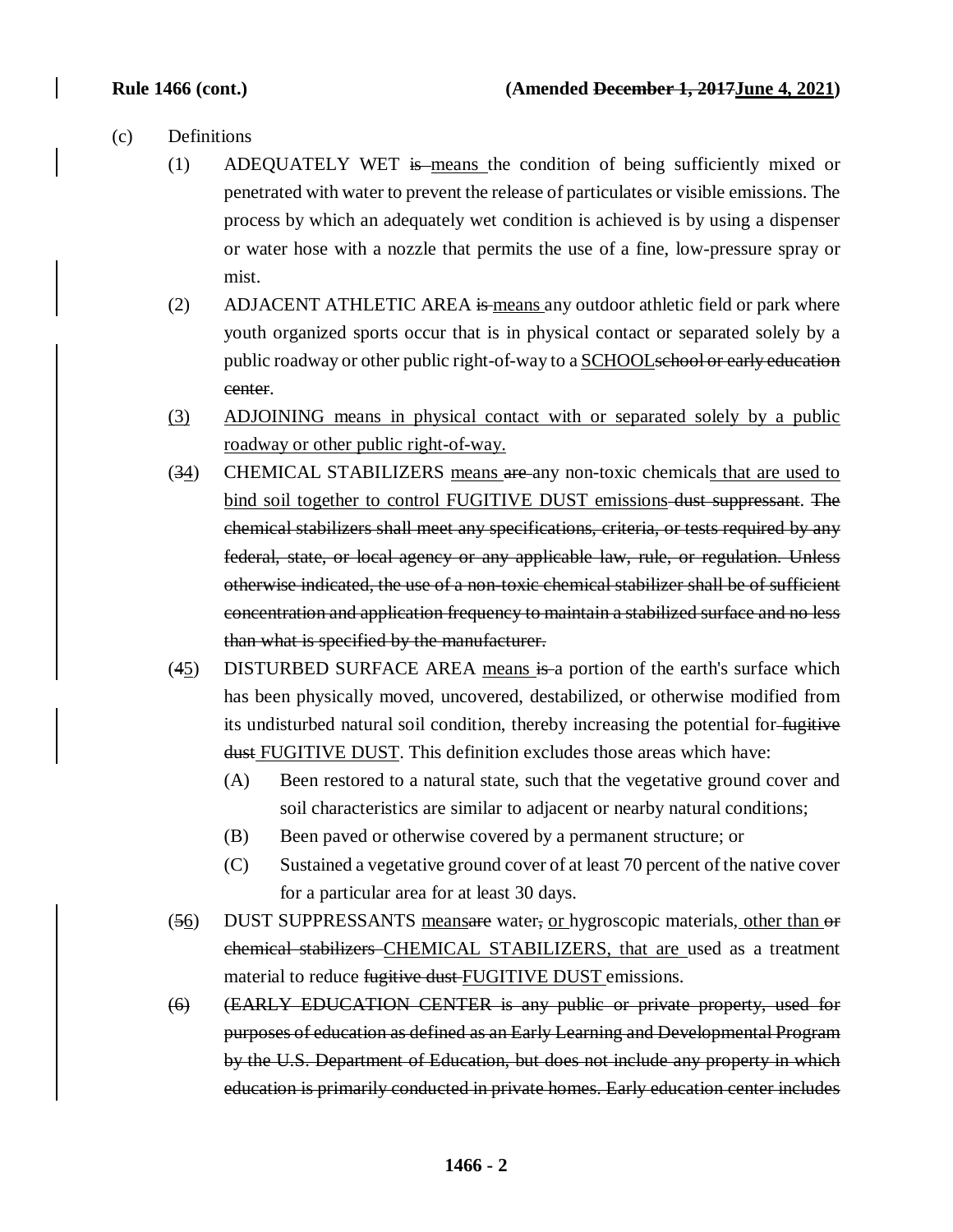any building or structure, playground, athletic field, or other areas of early education center property.

- (c) (7) EARTH-MOVING ACTIVITIES aremeans, for the purpose of this rule, any activity on a site that meets the applicability requirements of subdivision (b) where soil with applicable toxic air contaminant(s) SOIL WITH APPLICABLE TOXIC AIR CONTAMINANT(S) are is being moved or uncovered, shall include including, but not be limited to the following: dredging, excavating, grading, earthcutting and filling operations, loading, or unloading, handling, mechanized land clearing, and treating, transferring, removing, and adding to or removing from STOCKPILESstockpiles, and vehicular movement of equipment associated with these activities. EARTH-MOVING ACTIVITIES do not include vehicular movement from: delivery vehicles, passenger vehicles transporting personnel to and from the site, vehicles used for administrative purposes, vehicles transporting personnel for the purposes of soil sampling and conducting ambient  $PM_{10}$ monitoring requirements, watering trucks, and equipment used exclusively on a portion(s) of the site where there is no SOIL WITH APPLICABLE TOXIC AIR CONTAMINANT(S).
	- (8) FUGITIVE DUST ismeans, for the purpose of this rule, any solid particulate matter that is in contact with ambient air and has the potential to become airborne, other than solid particulate matter that is emitted from an exhaust stack.
	- (9) JOINT USE AGREEMENT PROPERTY meansis a shared public facility in which a formal agreement exists between a SCHOOL school or early education center and another government entity setting forth the terms and conditions for shared use.
	- (10) OWNER OR OPERATOR ismeans any firm, business establishment, association, partnership, corporation or individual, whether acting as principal, agent, employee, contractor, or other capacity.
	- (11) PAVED ROAD meansis a public or private improved street, highway, alley, public way, or easement that is covered by typical roadway materials, but excluding excludes access roadways that connect a facility with a public paved roadway and are not open to through traffic. Public paved roads are those open to public access and that are owned by any federal, state, county, municipal, or any other governmental or quasi-governmental agencies. Private paved roads are any paved roadsPAVED ROADS not defined as public.
	- (12) PROPERTY LINE meansis the boundary of an area where a person has the legal use or possession of the property. Where such property is divided into one or more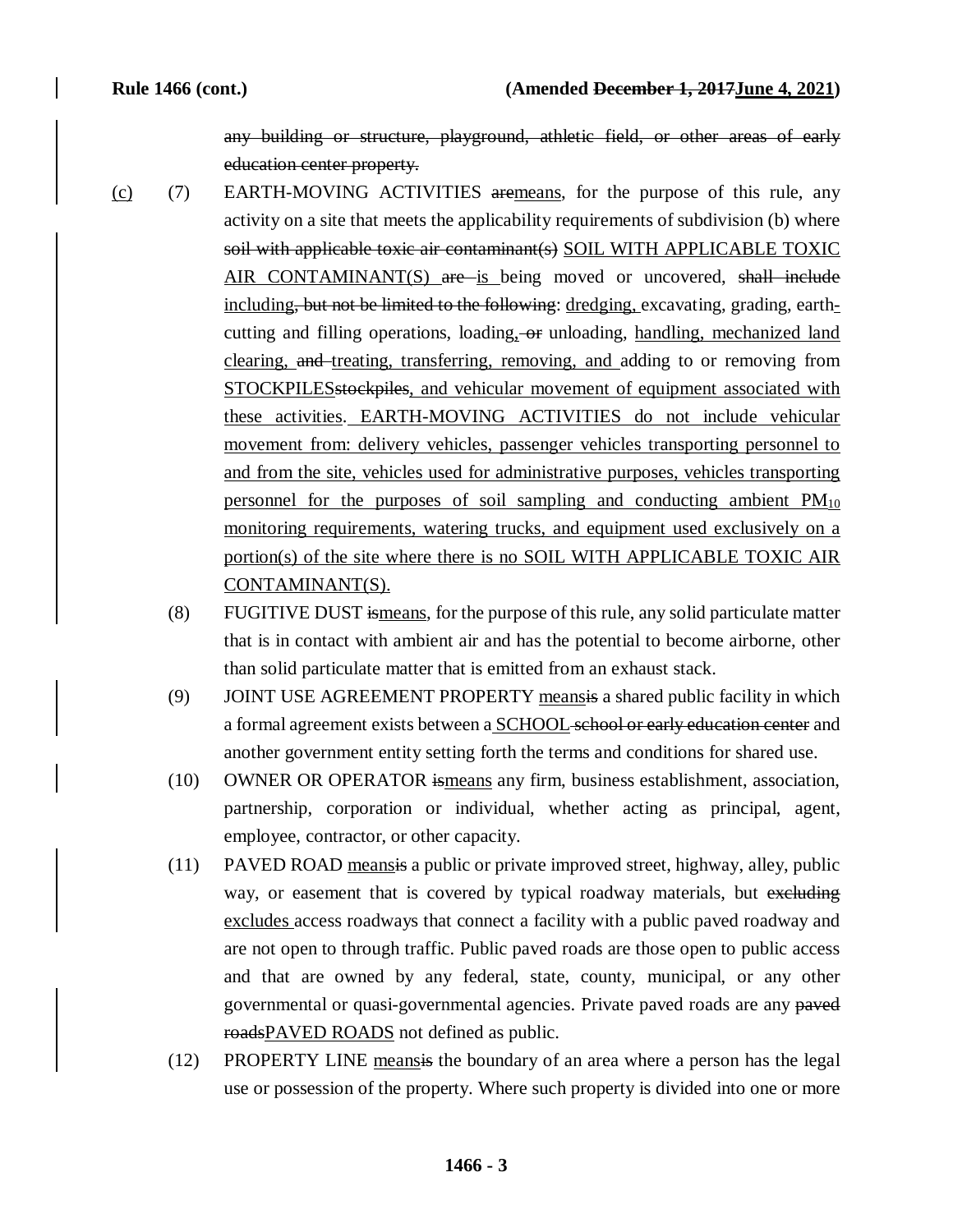sub-tenancies, the property line(s) shall refer to the boundaries dividing the areas of all sub-tenancies.

- (c) (13) SCHOOL is means any public or private education center, including juvenile detention facilities with classroomsand education centers serving as the students' place of residence (e.g., boarding schools), used for purposes of the education of more than 12 children at the education center in kindergarten or anythrough grades 1 to 12, inclusive, but does not include any school in which education is primarily conducted in private homes. A SCHOOL also includes an Early Learning and Developmental Program by the U.S. Department of Education or any state or local early learning and development programs such as preschools, Early Head Starts, Head Start, First Five, and Child Development Centers. A SCHOOL does not include any private education center in which education is primarily conducted in private homes. A SCHOOL School includes any building or structure, playground, athletic field, or other areas of school property.
	- (14) SLAG means, for the purpose of this rule, the by-product material that is separated from metals during smelting or refining of ore.
	- (1415) SOIL ismeans dirt, sand, gravel, clay, SLAG, and aggregate material less than two inches in length or diameter, and other organic or inorganic particulate matter.
	- (1516) SOIL WITH APPLICABLE TOXIC AIR CONTAMINANT(S) means, for the purpose of this rule, soil SOIL that has been identified by the U.S. EPA, the DTSC, the State Water Board, the Regional Water Board, or a county, local, or state regulatory agency, to contain one or more of the applicable toxic air contaminants as listed in Table I that exceed action levels as specified by the designating agency, or, effective January 1, 2018, soil that has been identified by the Executive Officer to contain one or more of the toxic air contaminants listed in Rule 1401 – New Source Review of Toxic Air Contaminants (Table I) or Hazardous Air Pollutants Identified as Toxic Air Contaminants as listed in California Code of Regulations Section 93001, excluding volatile organic compounds regulated under Rule 1166 – Volatile Organic Compound Emissions from Decontamination of Soil.
	- (1617) STABILIZED SURFACE meansis any previously disturbed surface area DISTURBED SURFACE AREA or stockpile STOCKPILE, which through the application of **CHEMICAL STABILIZERS** or dust suppressants **DUST** SUPPRESSANTS, shows visual or other evidence of surface crusting and is resistant to wind driven fugitive dust WIND-DRIVEN FUGITIVE DUST, and is demonstrated to be stabilized. Stabilization can be demonstrated by one or more of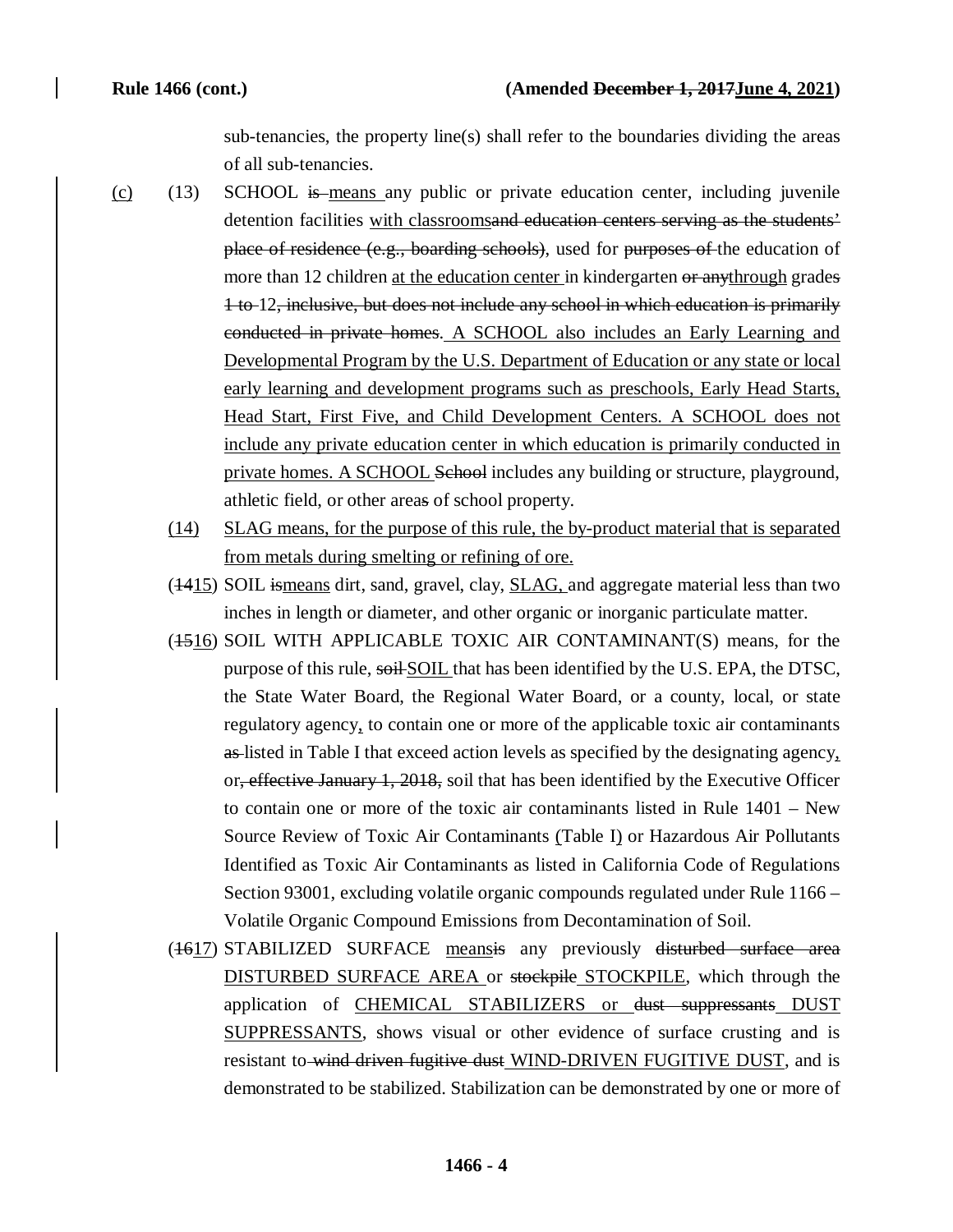the applicable test methods contained in the most current version of the South Coast AQMD *Rule 403 Fugitive Dust Implementation Handbook* or in Volumes I and II of South Coast AQMD's *Dust Control in the Coachella Valley*.

- (c)  $(1718)$  STOCKPILE meansis any accumulation of soil SOIL, which is not fully enclosed, covered, or chemically stabilized, and which attains a height of three feet or more and a total surface area of 150 square feet or more.
	- (4819) TRACK-OUT ismeans, for the purpose of this rule, any soil-SOIL that adheres to and agglomerates on the exterior surface of motor vehicles, haul trucks, and equipment (including tires) that has been released onto a paved road PAVED ROAD and that can be removed by a vacuum sweeper under normal operating conditions.
	- (1920) WIND-DRIVEN FUGITIVE DUST meansis visible emissions from any disturbed surface area DISTURBED SURFACE AREA, which is generated by wind action alone.
	- (20) WIND GUST is the maximum instantaneous wind speed as measured by an anemometer.
- (d) Monitoring Requirements
	- $(1)$  When <u>on-site</u> earth-moving activities or vehicular movement-occurs, the owner or operator shall conduct continuous direct-reading near real-time ambient monitoring of  $PM_{10}$  concentrations pursuant to paragraph (d)(3).
	- (2) If the  $PM_{10}$  concentration averaged over two hours exceeds 25 micrograms per cubic meter, as measured pursuant to paragraph (d)(3) and as determined pursuant to paragraph  $\left(\frac{d}{4}(4)(d)\right)$ , the owner or operator shall cease on-site earth-moving activities, apply dust suppressant to fugitive dust sources, or implement other dust control measures as necessary until the  $PM_{10}$  concentration is equal to or less than 25 micrograms per cubic meter averaged over 30 minutes.
		- (A) The owner or operator or designating agency may request an alternative PM<sub>10</sub> limit from the Executive Officer provided the exposure to toxic air contaminants from fugitive dust from earth-moving activities at the proposed PM10 concentration level is health protective to the public. The owner or operator or designating agency shall provide the Executive Officer the information specified in subparagraphs  $(i)(1)(A)$  through  $(H)$  and substantiate its position that an alternative PM<sub>10</sub> limit is health protective. Use of an alternative  $PM_{10}$  limit must be submitted and approved by the Executive Officer as specified in subdivision (j).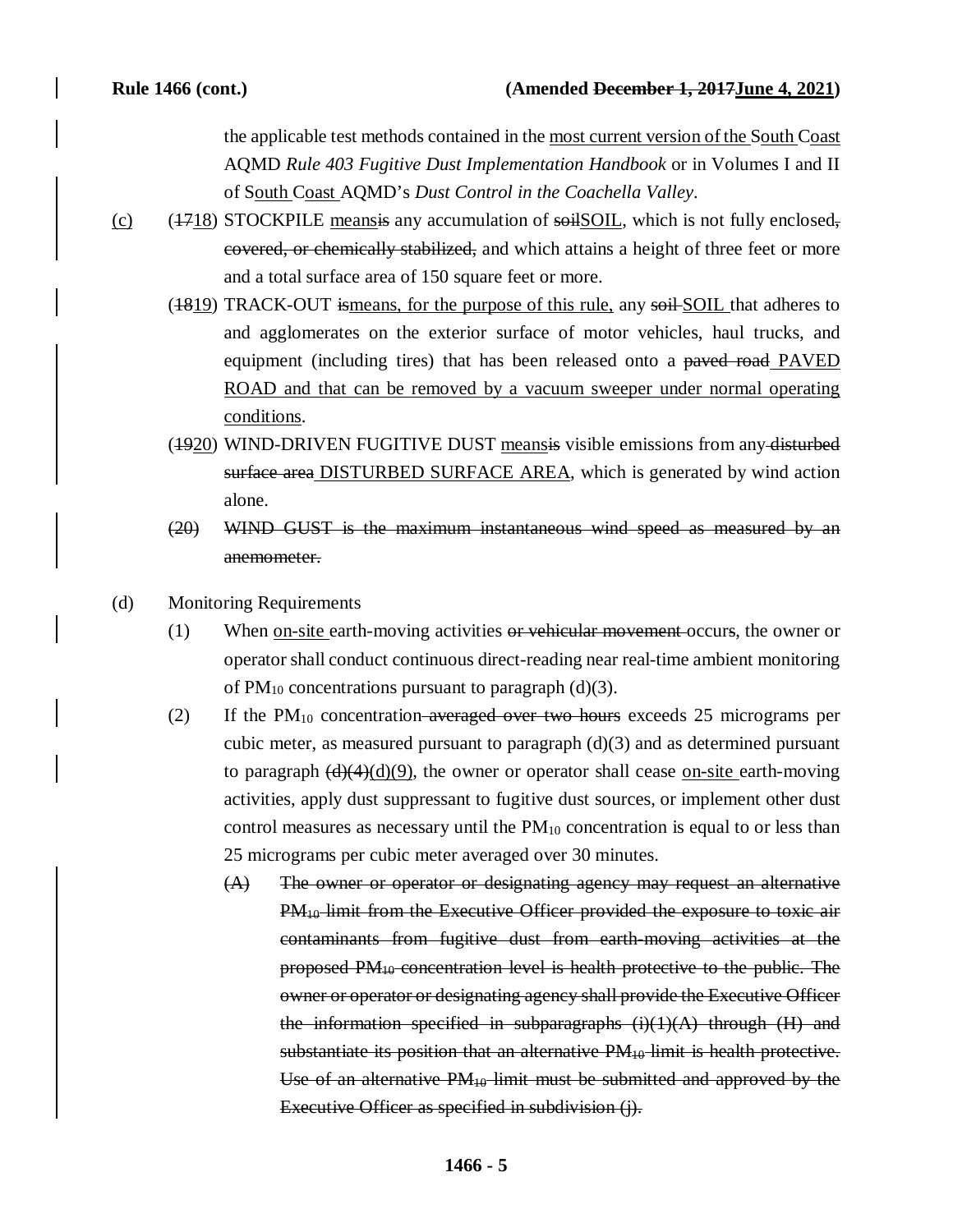- (d) (3) The owner or operator conducting <u>on-site earth-moving activities shall install PM</u><sub>10</sub> monitors and conduct ambient  $PM_{10}$  monitoring as follows:
	- (A) In accordance with a U.S. EPA-approved equivalent method for  $PM_{10}$ monitoring or using a Rule 1466 Approved  $PM_{10}$  Monitoran alternative method approved by the Executive Officer. The owner or operator or designating agency shall select an alternative PM<sub>10</sub> method as specified in Appendix 1. Use of an alternative  $PM_{10}$  method must be submitted and approved by the Executive Officer as specified in subdivision (j);
	- (B) Using a minimum of one two upwind monitors, placing each monitor as close to the property line as feasible, where:
		- $(i)$  the location of the upwind monitor(s) are One or more monitors is in the seasonal prevailing wind direction upwind of the area(s) of onsite earth-moving activity, indicative of background  $PM_{10}$  levels, and not generally influenced by fugitive dust sources from the site; and
	- (C) (ii) Using a minimum of one downwind One or more monitors placed is in the seasonal prevailing wind direction downwind of each-the area(s) of <u>on-site</u> earth-moving activity and as close to the property line as feasible;
	- ( $\overline{DC}$ ) Using PM<sub>10</sub> monitors that are identical in: make and model;, settings; calibration; and configuration; and calibration, correction, and correlation factors. and
	- $(ED)$  Operate, maintain, and calibrate Using ambient PM<sub>10</sub> monitors that are operated, maintained, and calibrated in accordance with appropriate U.S. EPA-published documents for U.S. EPA-approved equivalent method(s) for  $PM_{10}$  or the alternative method approved by the Executive Officer, and manufacturer's instructions; and.
	- (4)  $(F)$ On and before December 31, 2021, the owner or operator shall  $C$ collect ambient  $PM_{10}$  data with a data acquisition system  $(DAS)$  that is capable of logging directreading near real-time data providing the date, time, and  $PM_{10}$  concentration in micrograms per cubic meter every 10 minutes or less.
	- (5) On and after January 1, 2022, the owner or operator shall collect ambient  $PM_{10}$  data with a DAS that is capable of logging direct-reading near real-time data providing the date and time, calibrated to Pacific Standard Time (PST), and  $PM_{10}$ concentration in micrograms per cubic meter every 1 minute or less.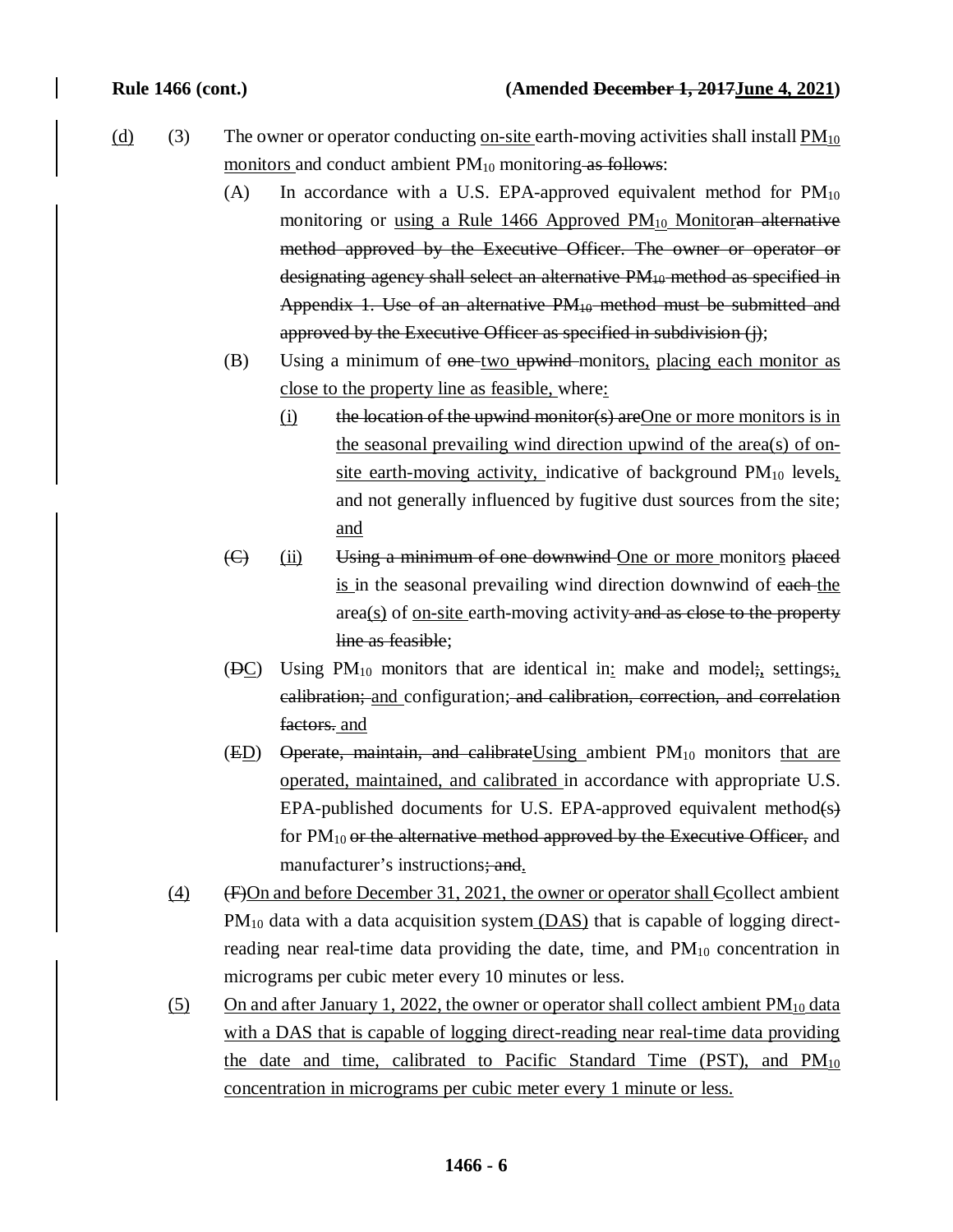- (d) (6) On and after January 1, 2022, the owner or operator shall operate  $PM_{10}$  monitors with the heated sampler inlet on.
	- (7) On and after January 1, 2022, prior to conducting any on-site earth-moving activities, and weekly thereafter, the owner operator shall conduct intra-instrument precision tests with the PM10 monitors in accordance with *Appendix 2 – Procedures to Demonstrate Intra-Instrument Precision,* or make available documentation and supporting data certifying that such intra-instrument precision tests were run by an equipment rental company or other third party, that demonstrate an intra-instrument precision of:
		- (A) No more than 25 percent as calculated pursuant to Step 7a in *Appendix 2*  when ambient  $PM_{10}$  concentrations are equal to or greater than 15 micrograms per cubic meter; or
		- (B) No more than 5 micrograms per cubic meter as calculated pursuant to Step  $7b$  in *Appendix 2* when ambient  $PM_{10}$  concentrations are less than 15 micrograms per cubic meter.
	- (8) On and after January 1, 2022, each day prior to conducting on-site earth-moving activities, the owner or operator shall conduct a passing zero check on each  $PM_{10}$ monitor in accordance with:
		- (A) Steps 4 and 5 of *Appendix 2* that demonstrates an average PM<sub>10</sub> concentration of  $0 \pm 3$  micrograms per cubic meter; or
		- (B) Manufacturer's instructions if a monitor is operated using an auto-zero check procedure that directs filtered particle-free air into the measurement chamber.
	- $(49)$  The owner or operator shall calculate the PM<sub>10</sub> concentration as a 120-minute rolling average-based on the PM<sub>10</sub> concentration averaged over two hours, starting at the top of each hour, where:
		- (A) The initial average starts at the commencement of on-site earth-moving activities and ends 120 minutes after the commencement of on-site earthmoving activities;
		- (B) On and before December 31, 2021, the averages subsequent to the initial average specified in subparagraph  $(d)(9)(A)$  are to be calculated every 10 minutes and cover the previous 120-minute period;
		- (C) On and after January 1, 2022, the averages subsequent to the initial average specified in subparagraph  $(d)(9)(A)$  are to be calculated every 1 minute and cover the previous 120-minute period;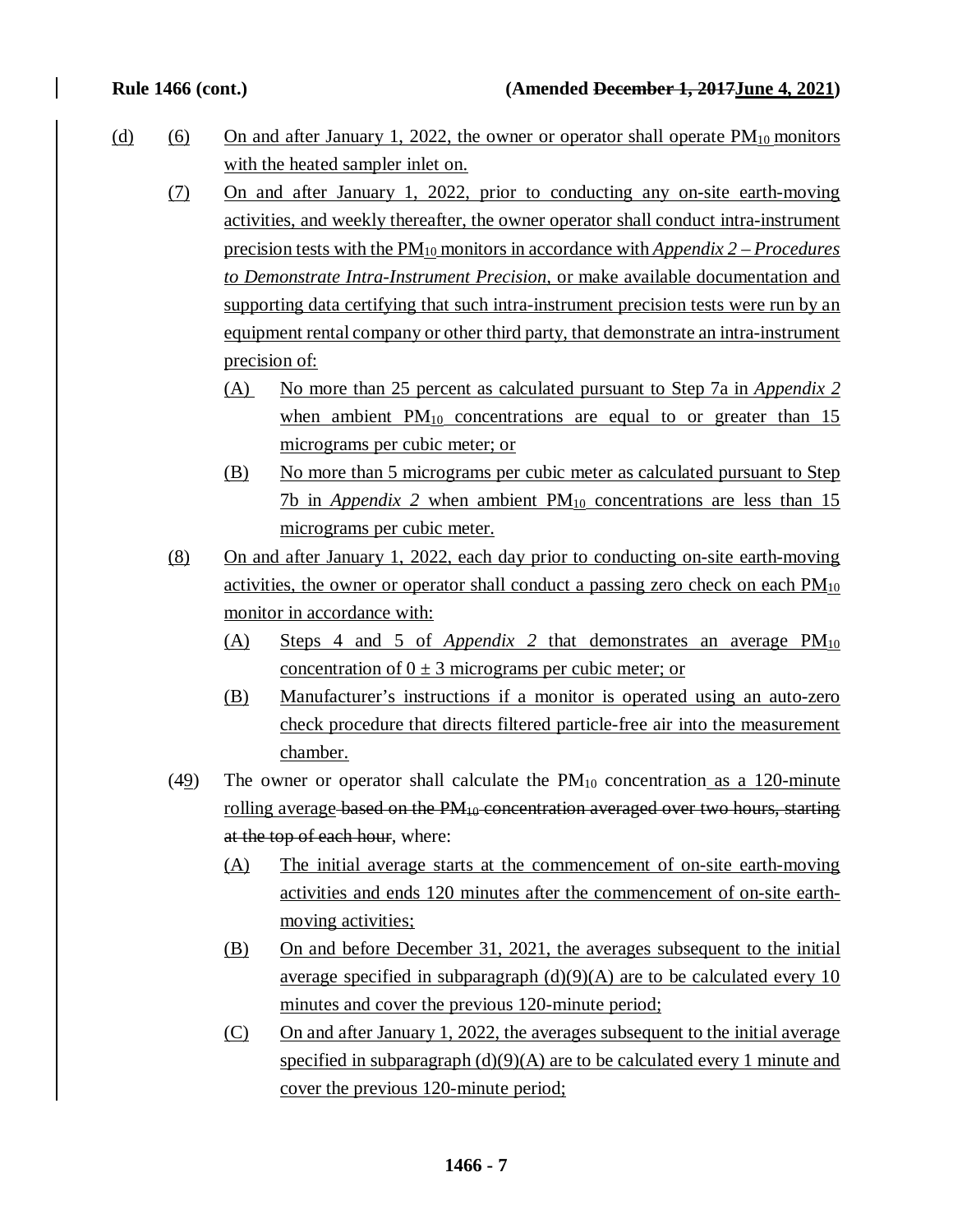- (d) (9) (AD) The PM<sub>10</sub> concentration is the absolute difference between the upwind andcalculated by subtracting the results of the upwind monitor(s) from the downwind monitor(s) for the same averaging period;
	- (i) If the wind direction is in the seasonal prevailing wind direction, then the monitor(s) described pursuant to clause  $(d)(3)(B)(i)$  shall be designated as the upwind monitor(s) and the monitor(s) described pursuant to clause  $(d)(3)(B)(ii)$  shall be designated as the downwind monitor(s); and
	- (ii) If there is greater than  $a \pm 90$  degree change in wind direction from the seasonal prevailing wind direction, then the monitor(s) described pursuant to clause  $(d)(3)(B)(i)$  shall be designated as the downwind monitor(s) and the monitor(s) described pursuant to clause  $(d)(3)(B)(ii)$  shall be designated as the upwind monitor(s);
	- (BE) If there is more than one upwind monitor, the upwind result is the two hour average concentration of all upwind monitors for the same rolling averaging period;
	- (CF) If there is more than one downwind monitor, the downwind average result is the maximum two hour average concentration of any of the downwind monitors for the same rolling averaging period; and
	- (G) On and before December 31, 2021, when on-site earth-moving activities resume after ceasing pursuant to paragraph  $(d)(2)$ , the average shall start when on-site earth-moving activities resume and shall end 120 minutes after on-site earth-moving activities resume, and the subsequent averages are to be calculated every 10 minutes and shall cover the previous 120-minute period; and
	- (H) On and after January 1, 2022, when on-site earth-moving activities resume after ceasing pursuant to paragraph  $(d)(2)$ , the average shall start when onsite earth-moving activities resume and shall end 120 minutes after on-site earth-moving activities resume, and the subsequent averages are to be calculated every one minute and shall cover the previous 120-minute period.
	- (D) The owner or operator or designating agency may use an alternative calculation methodology if the owner or operator or designating agency provides information to substantiate that all or some the PM<sub>10</sub> concentration is the result of another source and not attributed to the earth-moving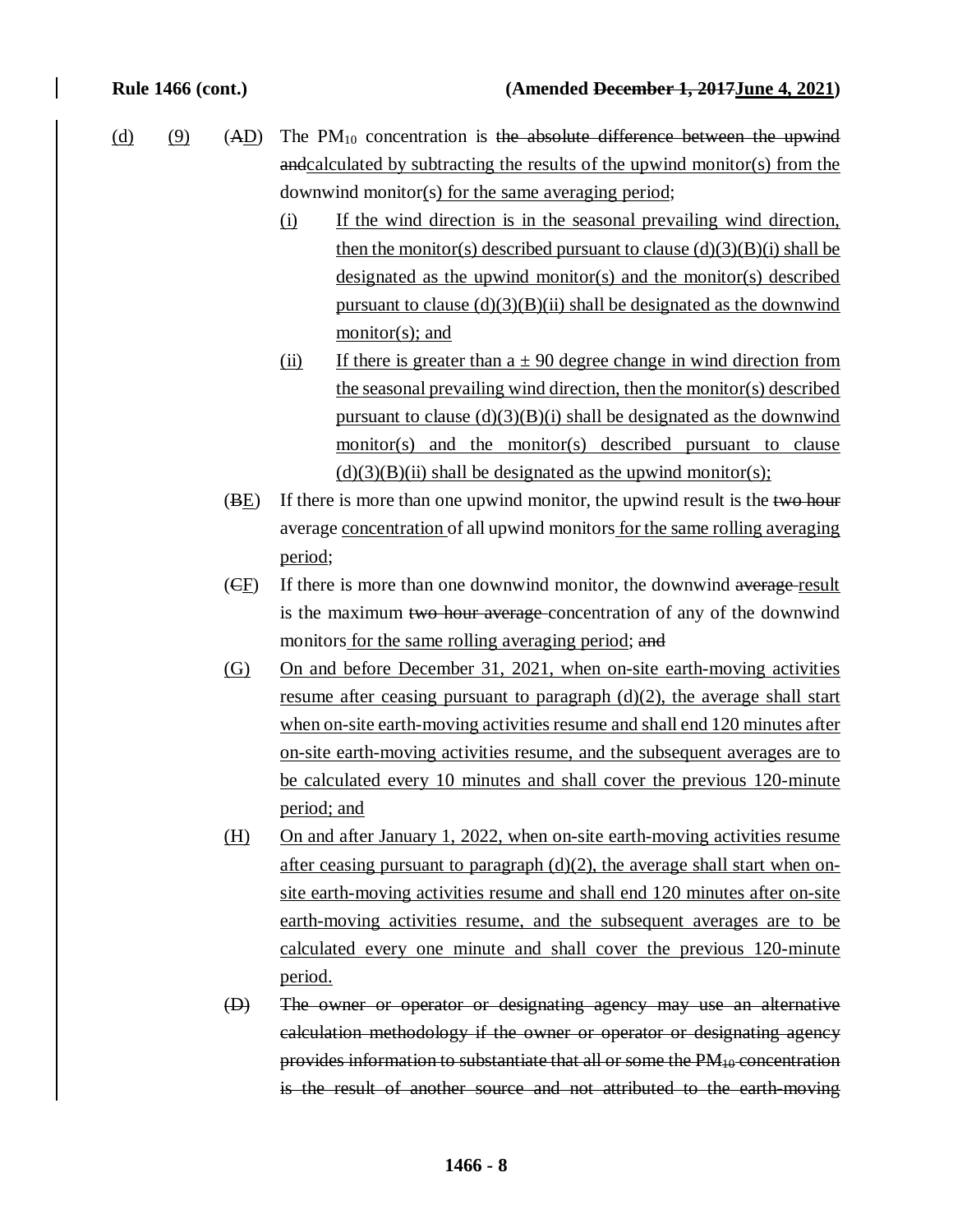activities of the site. Use of an alternative calculation methodology must be submitted and approved by the Executive Officer as specified in subdivision  $\Theta$ .

- (d) (10) An owner or operator that elects to move the monitors accordingly when there is a change in wind direction in place of meeting the requirements specified in clauses  $(d)(3)(B)(i)$ ,  $(d)(3)(B)(ii)$ ,  $(d)(9)(D)(i)$ , and  $(d)(9)(D)(ii)$ , shall:
	- (A) Place a minimum of one upwind monitor in the upwind direction of the area(s) of on-site earth-moving activity, indicative of background  $PM_{10}$ levels, and not generally influenced by fugitive dust sources from the site;
	- (B) Place a minimum of one downwind monitor in the downwind direction of the area(s) of on-site earth-moving activity; and
	- $(C)$  Move the monitor(s) in subparagraph  $(d)(10)(A)$  to the new upwind location and the monitor(s) in subparagraph  $(d)(10)(B)$  to the new downwind location when there is a change in wind direction.
	- (11) In the event that a DAS fails to log ambient  $PM_{10}$  data pursuant to paragraph (d)(5) or that the data management system integrated with the  $PM_{10}$  monitor(s) and DAS(s) fails to calculate  $PM_{10}$  concentrations pursuant to subparagraph (d)(9)(C) due to a technical issue beyond the reasonable control of an owner or operator, including, but not limited to, internet connection disruptions and computer malfunctions, the owner or operator shall:
		- (A) Restore the DAS or data management system to working condition as soon as practicable and no later than the start of the next working day; and
		- $(B)$  Manually record the PM<sub>10</sub> concentration from the monitor(s) associated with the non-operational DAS once every 10 minutes or less and calculate the  $PM_{10}$  concentration pursuant to the averages specified in subparagraph  $(d)(9)(B)$  until the DAS is restored or calculate the PM<sub>10</sub> concentration pursuant to the averages specified in subparagraph  $(d)(9)(B)$  until the data management system is restored.
	- $(512)$  When earth-moving activities occurring ambient PM<sub>10</sub> monitoring as required in paragraph  $(d)(1)$ , the owner or operator shall monitor wind direction and speed as specified in U.S. EPA *Quality Assurance Handbook for Air Pollution Measurement Systems, Volume IV: Meteorological Measurements* using a minimum of one stationary anemometer or wind sensor that.:
		- (A) Is sited over open, level terrain within the project site with minimal obstructions to the wind flow at a minimum height of eight feet above grade;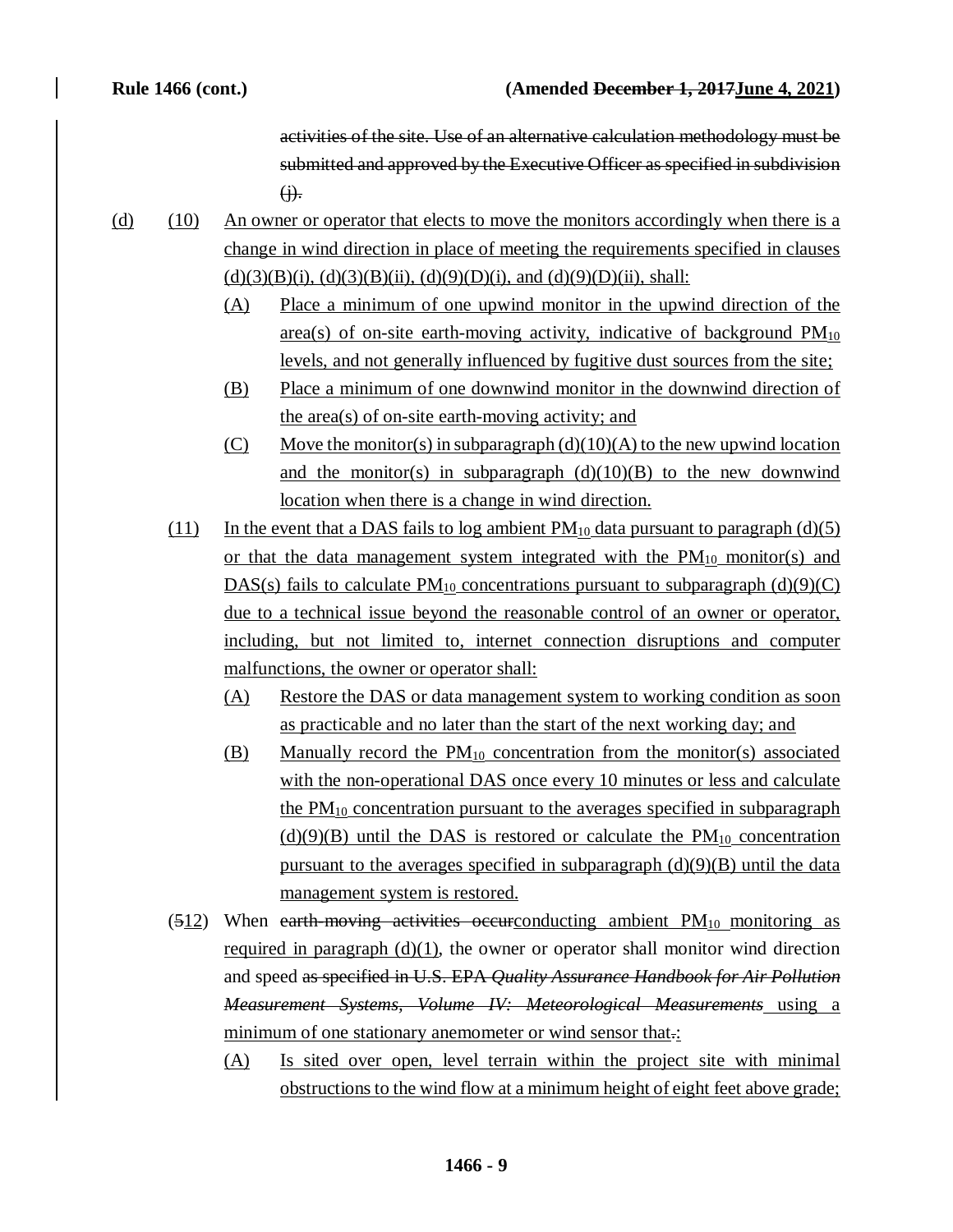| (d) | (12) | (B)                                              | Meets the performance criteria of: |                                                                                                            |
|-----|------|--------------------------------------------------|------------------------------------|------------------------------------------------------------------------------------------------------------|
|     |      |                                                  | <u>(i)</u>                         | Wind direction accuracy of $\pm$ 7 degrees and resolution of 1 degree;                                     |
|     |      |                                                  |                                    | and                                                                                                        |
|     |      |                                                  | (ii)                               | Wind speed accuracy of 2 miles per hour (mph) or $\pm$ 5 percent of the                                    |
|     |      |                                                  |                                    | observed wind speed, whichever is greater, and resolution of 1 mph;                                        |
|     |      | (C)                                              |                                    | Has a National Institute of Standards and Technology (NIST) Traceability                                   |
|     |      |                                                  | certification;                     |                                                                                                            |
|     |      | <u>(D)</u>                                       |                                    | Is equipped with a data logger that records wind direction and speed data                                  |
|     |      |                                                  |                                    | once every 1 minute or less and archives the recorded wind direction and                                   |
|     |      |                                                  |                                    | speed data, including the date and time, calibrated to PST; and                                            |
|     |      | (E)                                              |                                    | Is operated, calibrated, and maintained in accordance with manufacturer's                                  |
|     |      |                                                  |                                    | specifications, but no less frequent than once every 6 months of cumulative                                |
|     |      |                                                  | operation.                         |                                                                                                            |
|     | (13) |                                                  |                                    | <u>The Executive Officer may approve a <math>PM_{10}</math> monitor to be added as a Rule 1466</u>         |
|     |      |                                                  |                                    | Approved $PM_{10}$ Monitor if the $PM_{10}$ monitor meets the specifications listed in                     |
|     |      |                                                  |                                    | <u>Appendix 1 – Rule 1466 Approved PM<sub>10</sub> Monitors. The request for a PM<sub>10</sub> monitor</u> |
|     |      |                                                  |                                    | to be added as a Rule 1466 Approved $PM_{10}$ Monitor shall:                                               |
|     |      | (A)                                              |                                    | Be submitted to Rule1466ApprovedMonitors@aqmd.gov;                                                         |
|     |      | (B)                                              |                                    | Include a description of the $PM_{10}$ monitor, any accessories, and all monitor                           |
|     |      |                                                  |                                    | specifications; and                                                                                        |
|     |      | (C)                                              |                                    | Include documentation demonstrating compliance with each specification                                     |
|     |      |                                                  |                                    | listed in Appendix 1.                                                                                      |
|     |      |                                                  |                                    |                                                                                                            |
| (e) |      | Requirements to Minimize Fugitive Dust Emissions |                                    |                                                                                                            |
|     | (1)  |                                                  |                                    | On and before December 31, 2021, aAn owner or operator shall not conduct on-site                           |
|     |      |                                                  |                                    | earth-moving activities unless the area is surrounded with fencing that is a                               |
|     |      |                                                  |                                    | minimum of 6 feet tall and at least as tall as the height of the tallest stockpile, with                   |
|     |      |                                                  |                                    | a windscreen with that has a porosity of $50 \pm 5$ percent%. A section of the perimeter                   |

a windscreen with that has a porosity of  $50 \pm 5$  percent%. A section of the perimeter surrounding an on-site earth-moving activity area may be excluded from this requirement if that section:

- (A) Has a solid physical barrier, such as a solid wall or other solid feature that minimizes air flow, that is a minimum of 6 feet tall but at least 6 inches taller than the height of the tallest stockpile; or
- (B) Does not have on-site earth-moving activity occurring within 300 feet from the perimeter of that section.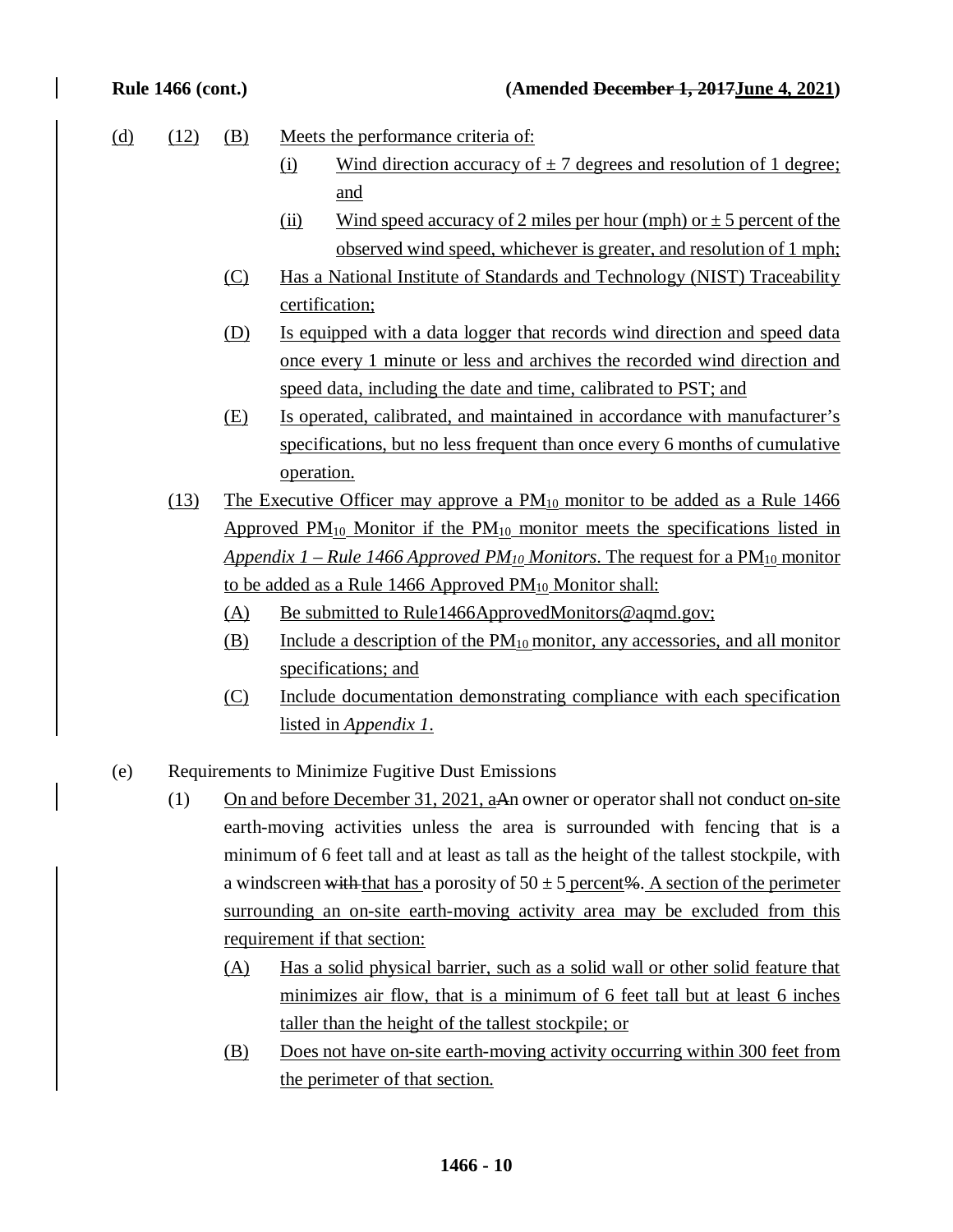- (e) (2) On and after January 1, 2022, an owner or operator shall not conduct on-site earthmoving activities unless the area is surrounded with fencing that is a minimum of 6 feet tall but at least 6 inches taller than the height of the tallest stockpile, with a windscreen that has a porosity of  $50 \pm 5$  percent or a mesh windscreen that has a shade value or opacity of  $85 \pm 5$  percent. A section of the perimeter surrounding an on-site earth-moving activity area may be excluded from this requirement if that section meets the conditions as specified in subparagraph  $(e)(1)(A)$  or  $(e)(1)(B)$ .
	- (23) An owner or operator conducting on-site earth-moving activities shall:
		- (A) Adequately wet to the depth of earth-moving activity and allow time for penetration; and
		- (B) Adequately wet at frequencies to prevent the generation of visible dust plumes.
	- $(34)$  An owner or operator that is moving vehicles on, within, or off a site where earthmoving activities are occurring shall:
		- (A) Post signs at all entrances of the site to designate the speed limit as 15 miles per hour mph;
		- (B) Stabilize the surface of all vehicular traffic and parking areas by applying gravel, paving, chemical stabilizers pursuant to paragraph  $(e)(13)$ , or dust suppressant;
		- (C) Not allow any track-out outside of the property line to extend beyond that is 25 feet or more in cumulative length of the property line. Remove any track-out at a minimum frequency of once each day using a vacuum equipped with a filter(s) rated by the manufacturer to achieve a 99.97% percent capture control efficiency for 0.3 micron particles;
		- (D) Clean the soil from the exterior of trucks, trailers, and tires prior to the truck leaving the site, without the use of forced air; and
		- (E) The owner or operator shall  $uU$ tilize at least one of the <u>following</u> measures listed in clause (e)(3)(E)(i) through (e)(3)(E)(iv) at each vehicle egress from the site to a payed-public road:
			- (i) Install a pad consisting of washed gravel (minimum-size:  $one-1$ inch), maintained in a clean condition, to a depth of at least  $\frac{1}{x}$  6 inches and extending at least 30 feet wide and at least 50 feet long;
			- (ii) Pave the surface extending at least 100 feet from the property line and at least 20-30 feet wide;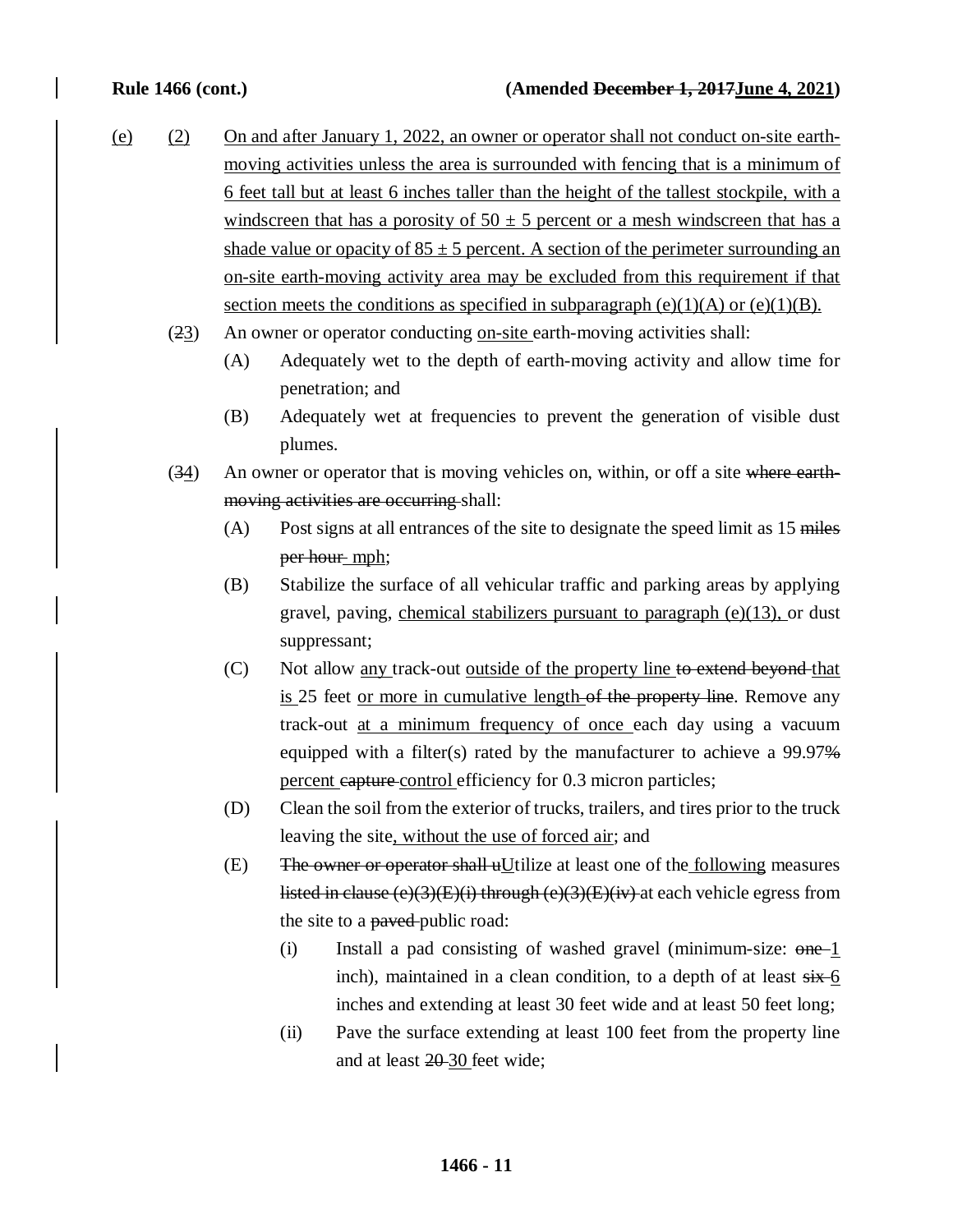- (e)  $(4)$   $(E)$   $(iii)$  Utilize a wheel shaker/wheel spreading device consisting of raised dividers (rails, pipes, or grates) at least 24 feet long and  $10-30$  feet wide; or
	- (iv) Install and utilize a wheel washing system to remove soil from tires and vehicle undercarriages.
	- (45) An owner or operator conducting on-site earth-moving activities shall ensure that result in the development of stockpiles of with any soil with applicable toxic air  $contaminant(s)$  shall-be:
		- (A) Segregated from non-contaminated stockpiles; from stockpiles with applicable toxic air contaminant(s) and
		- (B) Labelled with "South Coast AQMD Rule 1466 Control of Particulate Emissions from Soils with Toxic Air Contaminant(s) Applicable Soil";
		- (BC) Maintained stockpiles to avoid steep sides or faces that exceed the angle of repose;
		- $(\overline{CD})$  Not create a stockpile that is No more than 400 cubic yards of soil; and greater in height than the perimeter fencing and windscreen;
		- (DE) Maintained to minimize fugitive dust emissions containing toxic air contaminants by applying chemical stabilizers pursuant to paragraph (e)(13), Apply applying dust suppressant to stockpiles, or completely covering pursuant to paragraph  $(e)(14)$ ; and
		- (EF) At the end of each working day, eEither chemically stabilized pursuant to paragraph (e)(13) and/or completely covered pursuant to paragraph (e)(14) at all times when earth-moving activities and ambient  $PM_{10}$  monitoring are not occurring. with 10 milliliter thick plastic sheeting that overlaps a minimum of 24 inches. The plastic sheeting shall be anchored and secured so that no portion of the soil is exposed to the atmosphere; and
		- (F) Daily, inspect stabilized or covered stockpiles. For a stabilized stockpile, such inspections shall include a demonstration of stabilization by one or more of the applicable test methods contained in SCAQMD *Rule 403 Fugitive Dust Implementation Handbook* or Volumes I and II of SCAQMD's *Dust Control in the Coachella Valley*. For a covered stockpile, such inspections shall include a visual inspection of all seams and plastic cover surfaces. Immediately re-stabilize or repair any holes, tears, or any other potential sources of fugitive toxic air contaminant emissions.
	- (56) An owner or operator conducting truck and trailer loading activities of soil containing applicable toxic air contaminant(s) shall: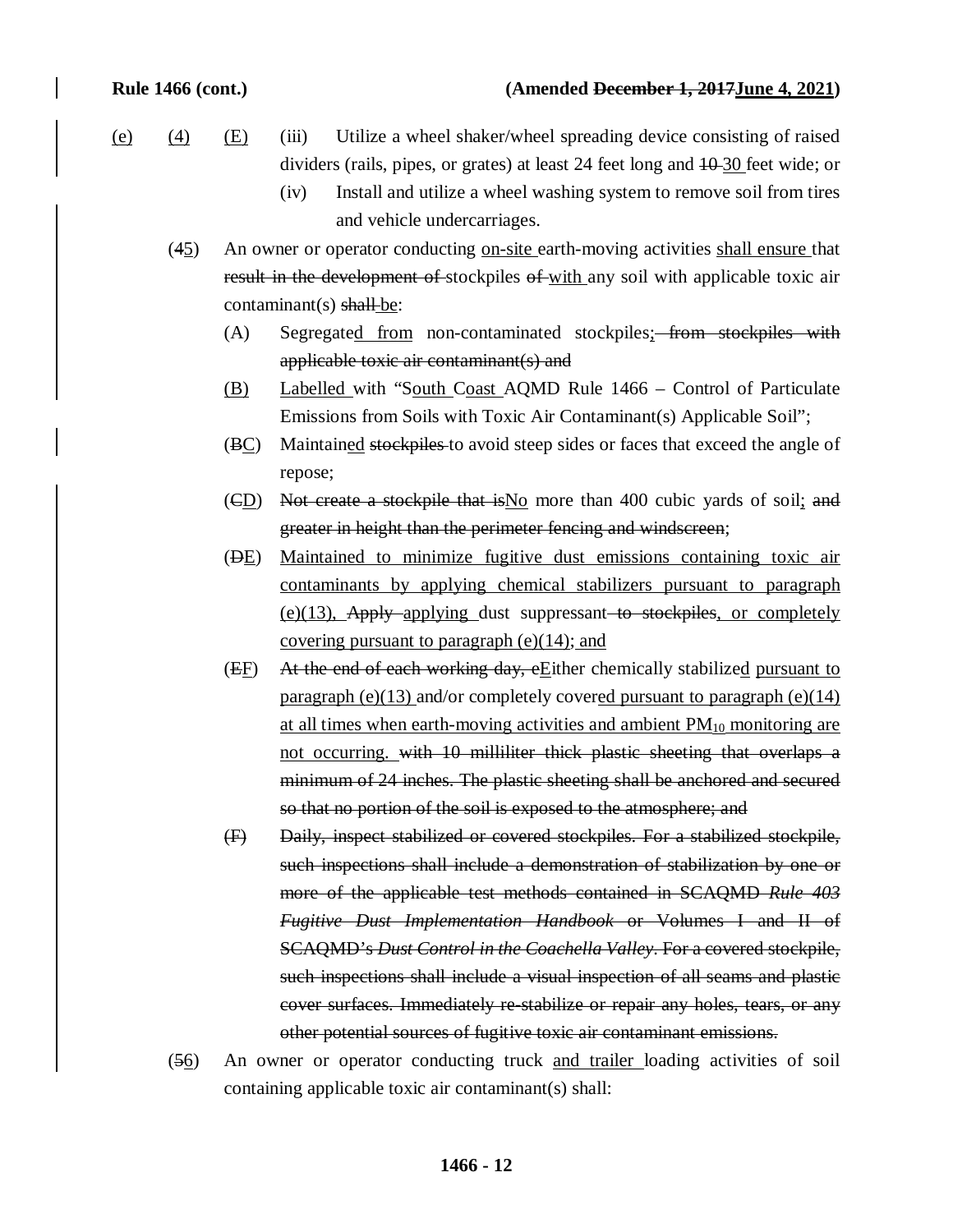### **Rule 1466 (cont.) (Amended December 1, 2017June 4, 2021)**

- (e) (6) (A) Apply dust suppressant to material prior to loading;
	- (B) Empty the loader bucket slowly so that no visible dust plumes are generated;
	- (C) Minimize the drop height from the loader bucket;
	- (D) Maintain at least  $\frac{\sin 6}{5}$  inches of space between the soil and the top of the truck bed and trailer while transporting within a site; and
	- (E) Completely tarpcover the truck bed and trailer prior to leaving the site.
	- (67) An owner or operator conducting truck and trailer unloading activities of soil containing applicable toxic air contaminant(s) shall:
		- (A) Apply dust suppressant to material prior to unloading; and
		- (B) Empty the trailer slowly so that no visible dust plumes are generated.
	- (78) The owner or operator shall immediately remove any spilled soil-containing applicable toxic air contaminant(s).
	- $(89)$  The owner or operator shall cease on-site earth-moving activities if the wind speed is greater than 15 miles per hour (mph) averaged over a 15-minute period or the instantaneous wind speeds exceeds 25 mph.
	- $(910)$  During on-site earth-moving activities, the owner or operator shall have an on-site dust control supervisor that:
		- (A) Is employed by or contracted with the owner or operator;
		- (B) Is located on the site during working hours;
		- (C) Is in a position to expeditiously employ sufficient dust control measures to ensure compliance with all rule requirements;
		- (D) Has completed the South Coast AQMD Fugitive Dust Control Class and has been issued a valid Certificate of Completion for the class; and
		- (E) Has the following credentials, if asbestos is an applicable toxic air contaminant:
			- (i) Successfully completed the Asbestos Abatement Contractor/Supervisor course pursuant to the Asbestos Hazard Emergency Response Act (AHERA), and obtained and maintained accreditation as an AHERA Asbestos Abatement Contractor/Supervisor; and
			- (ii) Trained on the provisions of 40 CFR Part  $61.145$ ,  $61.146$ ,  $61.147$ and 61.152 (Asbestos NESHAP provisions) and Part 763, and have has the means by which to comply with these provisions.

 $(1011)$  If earth-moving activities will not occur for three  $(3)$  or more consecutive days, An owner or operator shall apply a chemical stabilizer pursuant to paragraph  $(e)(13)$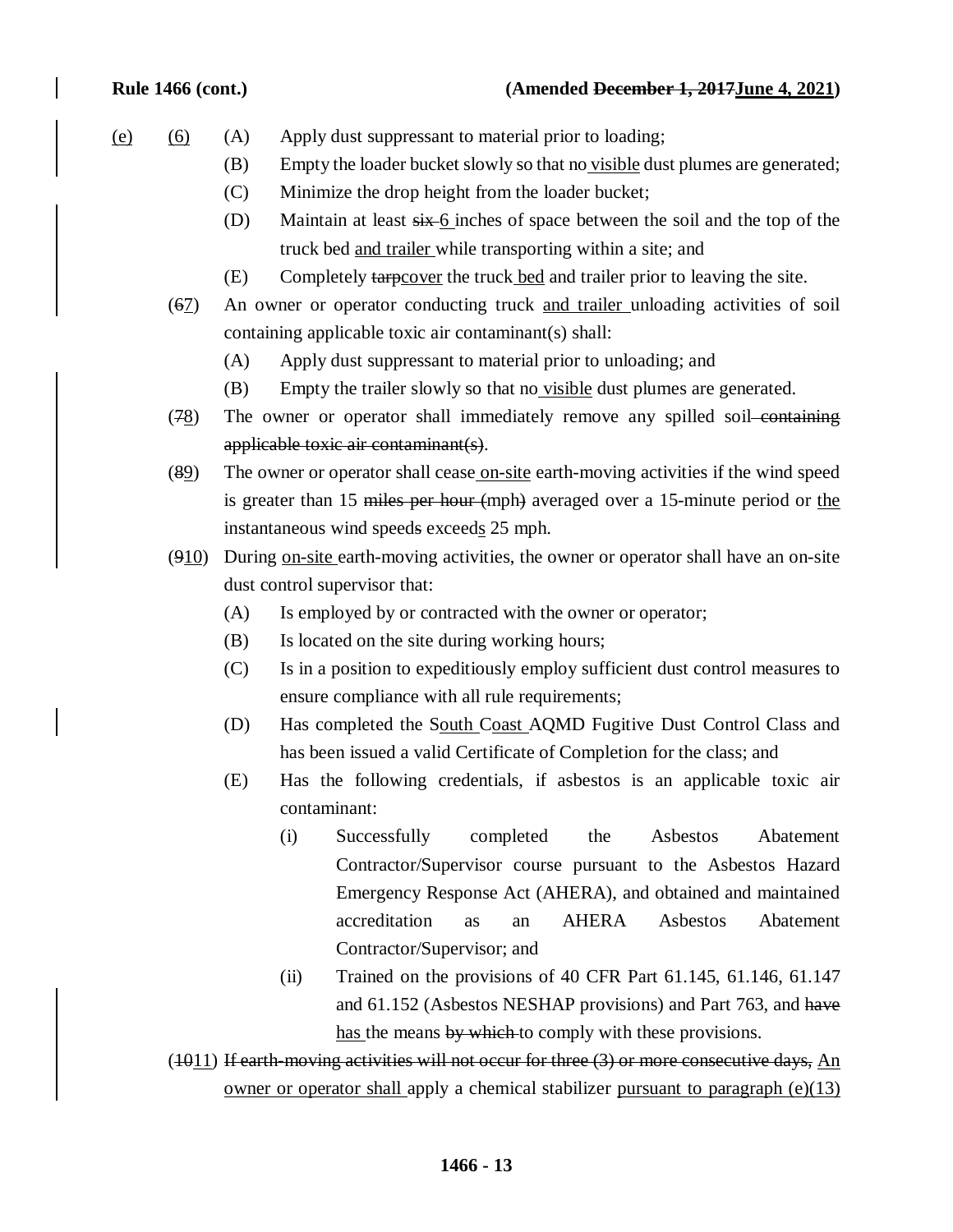and/or use a cover pursuant to paragraph  $(e)(14)$  to on potential sources of fugitive dust when earth-moving activities are not occurring in the specific location(s) containing the potential source(s) of fugitive dustdiluted to the concentration required to maintain a stabilized surface for the period of inactivity; re-stabilize as necessary.

- (e) (12) An owner or operator shall inspect daily, including days when no on-site earthmoving activities are occurring, labeled stockpiles pursuant to subparagraph  $(e)(5)(B)$  and stabilized or covered stockpiles pursuant to  $(e)(5)(F)$ .
	- (A) For a stabilized stockpile, such inspections shall include a demonstration of stabilization by one or more of the applicable test methods contained in the most current version of the South Coast AQMD *Rule 403 Fugitive Dust Implementation Handbook* or Volumes I and II of South Coast AQMD's *Dust Control in the Coachella Valley*.
	- (B) For a covered stockpile, such inspections shall include a visual inspection of all seams and plastic cover surfaces to ensure that no portion of the soil is exposed to the atmosphere.
	- (13) When utilizing a chemical stabilizer, an owner or operator shall:
		- (A) Ensure the chemical stabilizer meets any specifications, criteria, or tests required by any federal, state, or local agency or any applicable law, rule, or regulation; and
		- (B) Unless otherwise indicated, use a sufficient concentration of the chemical stabilizer and an application frequency sufficient to maintain a stabilized surface and no less than what is specified by the manufacturer for the period of inactivity.
	- (14) When using a cover for stockpiles, an owner or operator shall ensure the cover:
		- (A) Is at least 10 mil thick plastic sheeting that overlaps a minimum of 24 inches; and
		- (B) Is anchored and secured so that no portion of the soil is exposed to the atmosphere.
	- $(1115)$  An owner or operator that is conducting earth-moving activities of soil with applicable toxic air contaminant(s) at a school, early education center, joint use agreement property, or adjacent athletic area, or at a site that is adjoining a school, joint use agreement property, or adjacent athletic area shall:
		- (A) Only conduct earth-moving activities at a school or early education center or at a site that is adjoining a school outside of the hours between 7:30 a.m.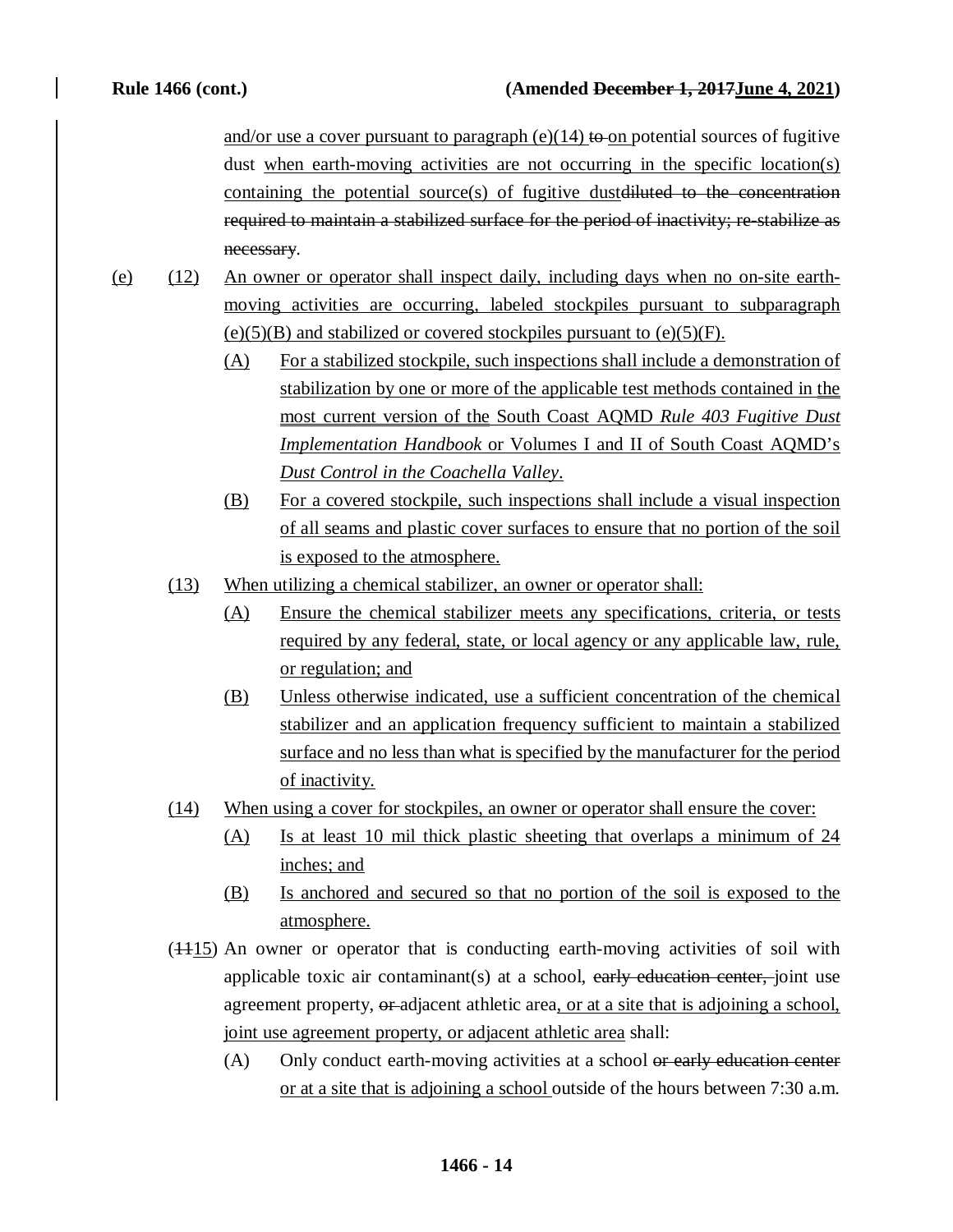and 4:30 p.m. on days when the school or early education center is in session;

- (e)  $(15)$  (B) Not conduct earth-moving activities at a school, early education center, joint use agreement property, or adjacent athletic area, or at a site that is adjoining a school, joint use agreement property, or adjacent athletic area if there is a school or early education center-sponsored activity or youth organized sports taking place at that site;
	- (C) Handle excavated soils with applicable toxic air contaminant(s) by:
		- (i) Immediately placing soil in a leak-tight container whereby any contained solids or liquids are prevented from escaping or spilling out;
		- (ii) Directly loading soil in trucks beds, trailers, and bins for transport, applying chemical stabilizer pursuant to paragraph (e)(13) or dust suppressant, and completely covering prior to transporting; or
		- (iii) Stockpiling pursuant to paragraph  $(e)(4)(e)(5)$ , in a fenced area that is not accessible to the general public, and locked when not in use; and
	- (D) Within five (5) days of its excavation, remove all soil with applicable toxic air contaminant(s) from the site.
	- $(12)$  With the exception of paragraphs  $(e)(7)$  and  $(e)(11)$ , the owner or operator or designating agency may use alternative dust control measures that meet the objective and effectiveness of the dust control measure it is replacing, where the objective and effectiveness of each category of dust control measures is stated in Appendix 2. Use of alternative dust control measures must be submitted and approved by the Executive Officer as specified under subdivision (j).
- (f) Notification Requirements
	- (1) At least 72 hours and no more than 30 days prior to conducting any earth-moving activities on any site meeting the applicability requirements of subdivision (b), the The owner or operator shall electronically notify submit an initial notification to the Executive Officer, using a format approved by the Executive Officer, of the intent to conduct any on-site earth-moving activities.
		- (A) Initial notifications shall be submitted:
			- (i) At least 72 hours but no more than 30 days prior to conducting any earth-moving activities on any site meeting the applicability requirements of subdivision (b); or

### **1466 - 15**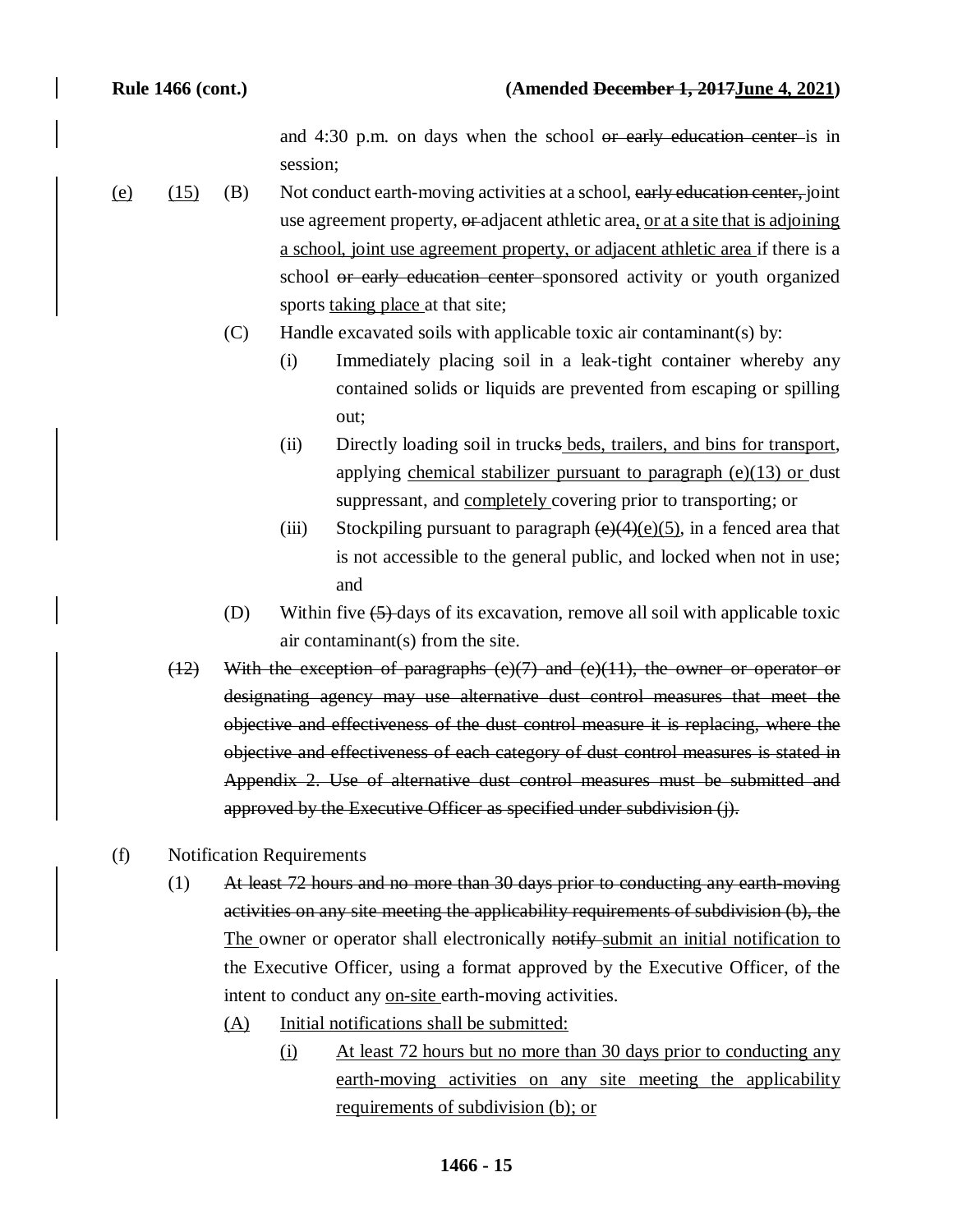(ii) As soon as the information becomes available but no later than 48 hours after the information becomes available that on-site earthmoving activities of soil with applicable toxic air contaminant(s) exceed 50 cubic yards.

### $(f)$  (1) (B) Initial Notifications notifications shall include the following requirements:

- (Ai) Name, address, telephone number, and e-mail address of the owner or operator;
- (Bii) Name, telephone number, and e-mail address of the on-site dust control supervisor;
- (Ciii) Project name and, if applicable, the project identification number from the designating agency;
- $(\overrightarrow{Div})$  Project location (address and/or coordinates);
- $(Ey)$  Identify whether the site is a school, early education center, joint use agreement property, or adjacent athletic area, or is adjoining a school, joint use agreement property, or adjacent athletic area;
- (Fvi) A map indicating the specific location(s) of each on-site earthmoving activity and the concentrations of the applicable toxic air contaminant(s) and location of  $PM_{10}$  monitors;
- (Gvii) A description of the on-site earth-moving activities, estimated volume of soil with applicable toxic air contaminant(s), and a schedule that includes the anticipated start and completion dates of on-site earth-moving activities;
- $(Hviii)$  Current and/or previous type of operation(s) and use(s) at the site;
- (Iix) Applicable exemption(s); and
- $(\frac{Jx}{x})$  Whether the notice being provided is a revised notification.
- (2) Notification Updates

Initial Notifications notifications pursuant to paragraph  $(f)(1)$  shall be updated when any of the following conditions arise:

(A) Earlier Start Date

A change in the start date of any on-site earth-moving activity activities to an earlier date shall be reported to the South Coast AQMD no later than 72 hours before any on-site earth-moving activities begin.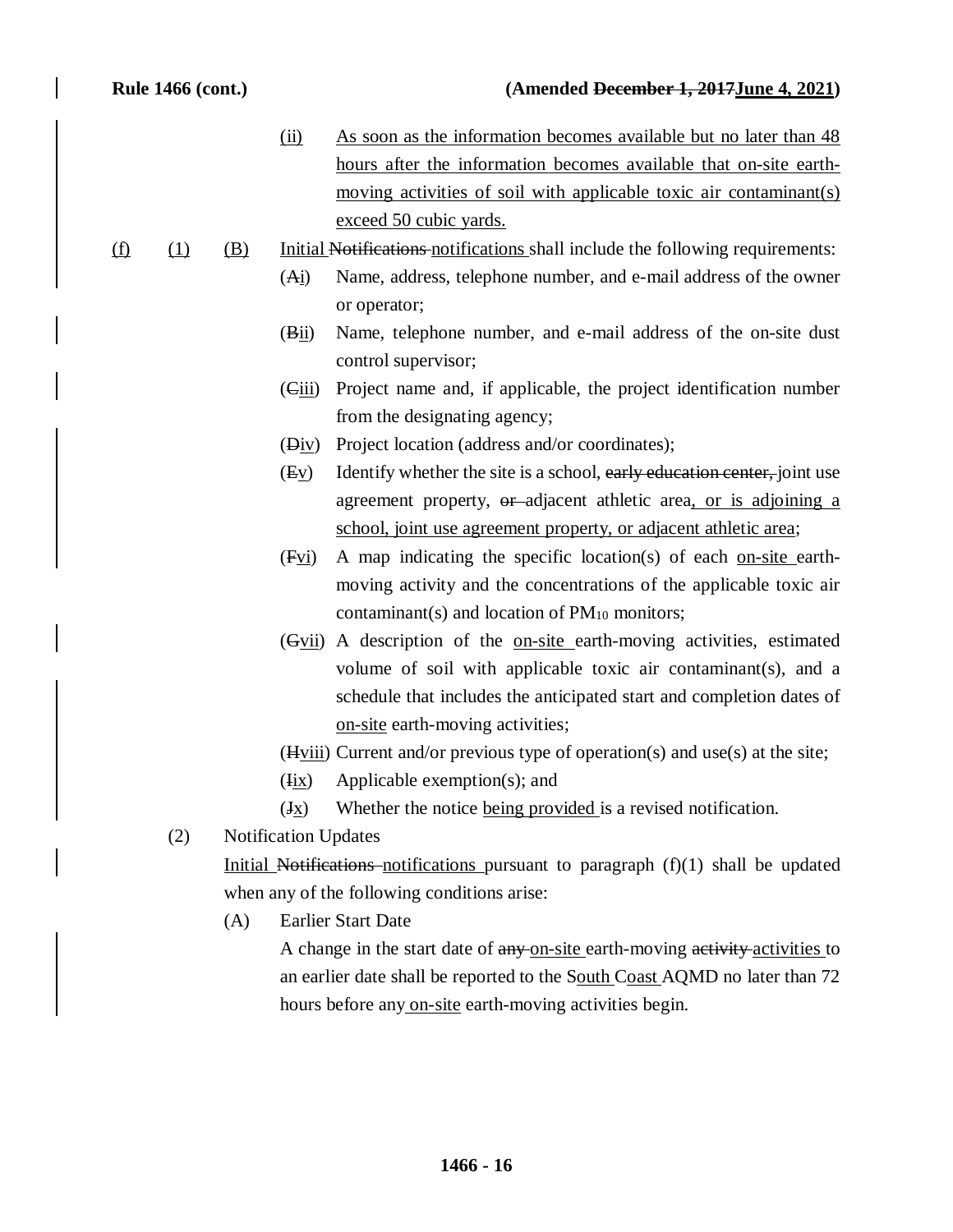(f) (2) (B) Later Start Date

A delay in the start date of any on-site earth-moving activity activities shall be reported to the South Coast AQMD as soon as the information becomes available, but no later than the original start date.

(C) Change in Exemption Status Any change(s) in exemption status pursuant to subdivision (k) shall be reported to the South Coast AQMD as soon as the information becomes available, but no later than 48 hours after the information becomes available.

(D) Completion Date

The completion date of on-site earth-moving activities shall be reported to the South Coast AQMD no later than 48 hours after on-site earth-moving activities are completed.

- (3) Within 72 hours of an exceedance of the  $PM_{10}$  emission limit specified in subdivision (d)paragraph (d)(2), the owner or operator of a site meeting the applicability requirements of subdivision (b) shall electronically notify submit a notification to the Executive Officer, using a format approved by the Executive Officer, of the exceedance and shall include the following information:
	- (A) Name, address, telephone number, and e-mail address of the owner or operator;
	- (B) Name, telephone number, and e-mail address of the on-site dust control supervisor;
	- (C) Project name and, if applicable, the project identification number from the designating agency;
	- (D) Project location (address and/or coordinates);
	- (E) PM10 monitoring results and wind direction and speed results pursuant to subdivision (d), including location of monitors, result, date and time of exceedance(s), 12 hours before first exceedance, and 12 hours after last exceedance;
	- (F) On-site Earthearth-moving activities occurring at the date and time of exceedance(s); and
	- (G) Dust control measure(s) taken to mitigate fugitive dust.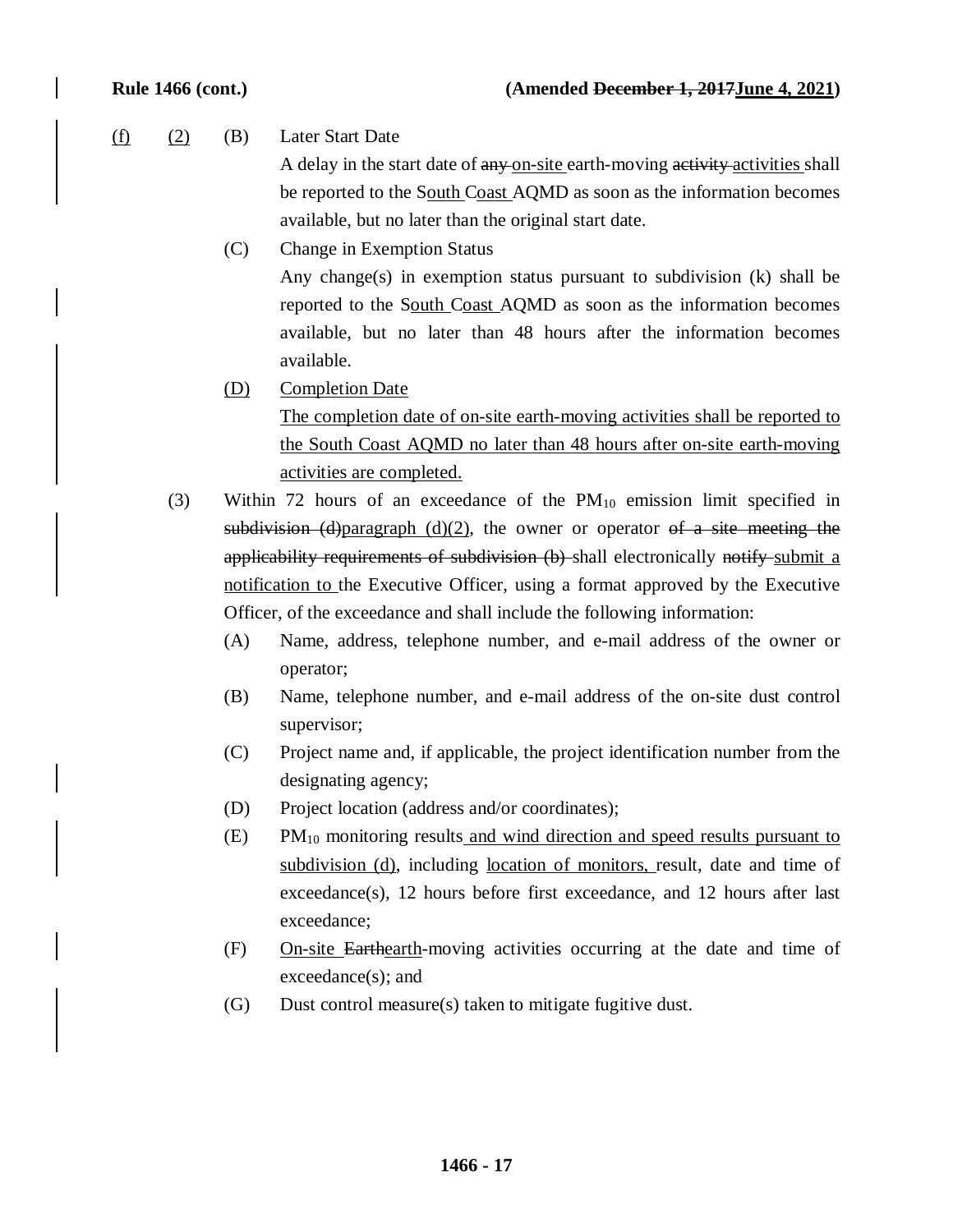### (g) Signage Requirements

When conducting on-site earth-moving activities, the owner or operator shall install and maintain project signage.

- (1) Unless otherwise approved in writing by the Executive Officer, signage shall:
	- (A) Be installed at all entrances and at intervals of 1,000 feet or less along the property line or perimeter of the site, with a minimum of one sign along each side;
	- (B) Be located between 6 and 8 feet above grade from the bottom of the sign;
	- (C) Display lettering at least  $f<sub>our</sub>4$  inches tall with text contrasting with the sign background; and
	- (D) Display the following information:
		- (i) Local or toll-free phone number for the site contact or pre-recorded notification center that is accessible 24 hours a day; and
		- (ii) Warning statement: "THIS SITE CONTAINS SOILS THAT CONTAIN THE FOLLOWING CHEMICALS: [LIST APPLICABLE TOXIC AIR CONTAMINANT(S)] TO REPORT ANY DUST LEAVING THE SITE PLEASE CALL [FACILITY CONTACT AND PHONE NUMBER] OR THE SOUTH COAST AIR QUALITY MANAGEMENT DISTRICT

### AT 1-800-CUT-SMOG".

- (2) ( $\angle$ ) ( $\angle$ ) ( $\angle$ ) exceeds 48 inches by 96 inches, the owner or operator or designating agency must still shall include the warning statement referenced in clause  $(g)(1)(D)(ii)$ , displaying lettering at least four 4 inches tall with text contrasting with the sign background, but may use 2.5 inch tall lettering to list applicable toxic air contaminant(s). All other signage requirements set forth in paragraph  $(g)(1)$  shall remain the same. If signage continues to exceed 48 inches by 96 inches with these parameters, the owner or operator or designating agency may use alternative signage as set forth in paragraph  $\left(\frac{g}{2}(2)(g)\right)$ .
- (23) The owner or operator or designating agency may use alternative signage approved by the Executive Officer pursuant to subdivision (j). Notwithstanding subdivision (j), the request shall include a visual representation of the alternative sign, including proposed lettering height, and locations and, at a minimum, the alternative signage shall:
	- (A) Display text contrasting with the sign background; and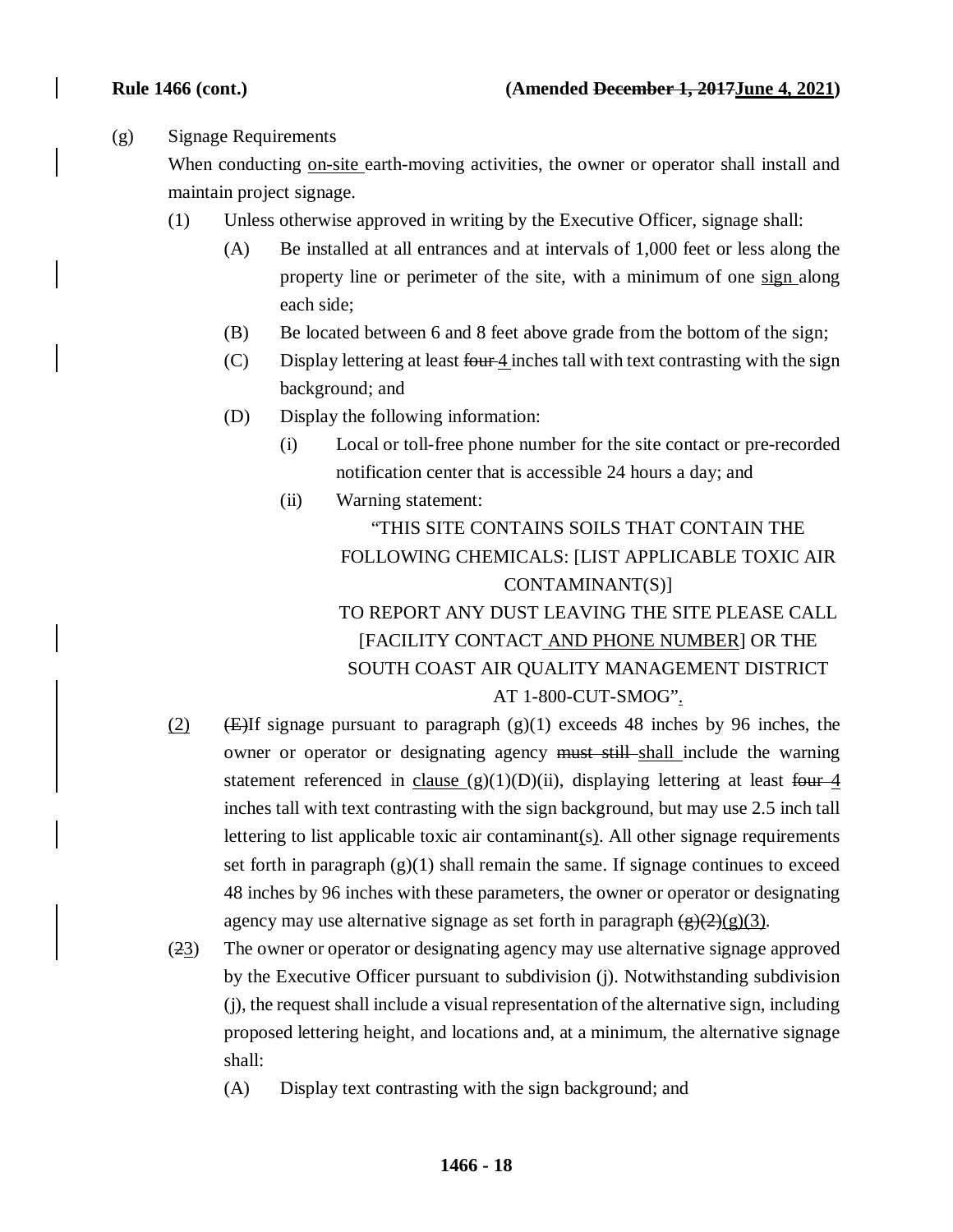- $(g)$   $(3)$   $(B)$  Display the following warning statement: "THIS SITE CONTAINS SOILS THAT CONTAIN THE FOLLOWING CHEMICALS: [LIST APPLICABLE TOXIC AIR CONTAMINANT(S)] TO REPORT ANY DUST LEAVING THE SITE PLEASE CALL THE SOUTH COAST AIR QUALITY MANAGEMENT DISTRICT AT 1-800-CUT-SMOG".
	- (4) The owner or operator may be excluded from installing and maintaining project signage pursuant to subparagraph  $(g)(1)(A)$  at any entrance(s) or interval(s) along the property line or perimeter of the site that is not visible and not accessible to the public unless the site is a school, joint use agreement property, or adjacent athletic area or the site is adjoining a school, joint use agreement property, or adjacent athletic area.
- (h) Recordkeeping Requirements

The owner or operator shall maintain records for a period of not less than three 3 years and shall make such records available to the Executive Officer upon request. At a minimum, records shall be maintained daily and shall include:

- (1) Inspections of all stabilized or covered stockpiles containing soils with applicable toxic air contaminant(s) and all re-stabilization, cover repair, and label maintenance activities, including dates and times the specific activities were conducted;
- (2) Results of wind and  $PM_{10}$  monitoring, including: ambient  $PM_{10}$  data; rolling average PM10 concentrations and calculations; wind direction and speed corresponding to the rolling average  $PM_{10}$  concentrations; movement of monitoring instruments corresponding to wind direction changes; instrument make and model; settings; proof of valid calibration in accordance with manufacturer's recommended schedule; configuration; calibration, correction, and correlation factors; maintenance; operator training; and daily instrument performance check records and manual zero or auto-check results; weekly zero calibration records and intra-instrument precision test data and calculation results; and all instrument logs for all monitoring instruments;
- (3) All instrument maintenance activities, including: zero calibration, cleaning, filter replacement, and performance checks, including dates and times of the specific procedures;
- (4) Documentation of all DAS and data management system failures, including date and time of the failure, date and time of the correction, the technical issue(s) causing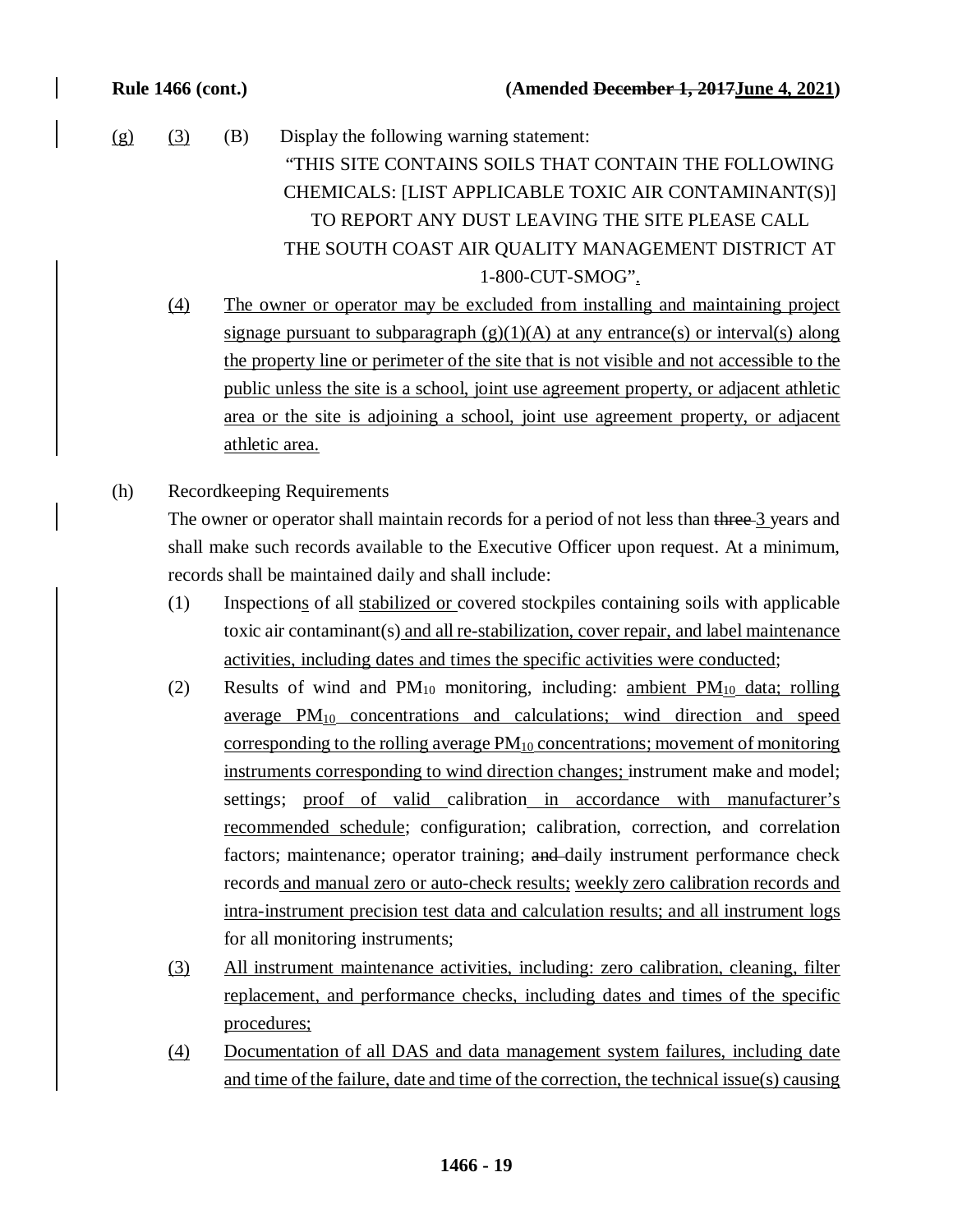the failure, and activities performed to restore the failed DAS or data management system to working condition;

- $(h)$  (35) On-site Earthearth-moving activities conducted and the corresponding volume of soil with applicable toxic air contaminant $(s)$ ;
	- (46) Names and business addresses of the transporting and receiving facilities, and a copy of the shipping manifest; and
	- (57) Complaints called in, including the name of complainant and contact information, date and time, on-site earth-moving activities occurring at the date and time, complaint, and action taken to mitigate the source of the complaint; and.
	- (8) A copy of all submitted notifications for the project.
- (i) Executive Officer Designated Sites
	- (1) The Executive Officer may designate a site if the Executive Officer has evidence that the site contains soil with applicable toxic air contaminant(s) as defined in paragraph  $\left(\frac{e}{15}\right)\left(\frac{c}{16}\right)$ , after consultation with U.S. EPA, DTSC, the State Water Resources Control Board, or the Regional Water Quality Control Boards, and/or local, county, or state health and regulatory agencies, and consideration of the following:
		- (A) Site history, including current and/or previous type(s) of operation(s) and use(s) at the site and regulatory history;
		- (B) Concentration(s) of applicable toxic air contaminant(s) in the soil;
		- (C) Background concentration(s) of applicable toxic air contaminant(s);
		- (D) Volume of soil with applicable toxic air contaminant(s);
		- (E) Distance to a residence, park, or school, joint use agreement property, adjacent athletic area, or a site adjoining a school, joint use agreement property, or adjacent athletic area;
		- (F) Meteorological data;
		- (G) Health risk information or other data provided by the owner or operator, if available; and
		- (H) Ambient monitoring data and other applicable data, if available.
	- (2) Prior to making a determination, the Executive Officer will notify the owner or operator in writing that the site may be subject to this rule.
		- (A) In the event the owner or operator exercises this opportunity to demonstrate that this rule does not apply, the owner or operator shall submit information to the Executive Officer within 14 days of the notification substantiating why the site should be excluded from this rule.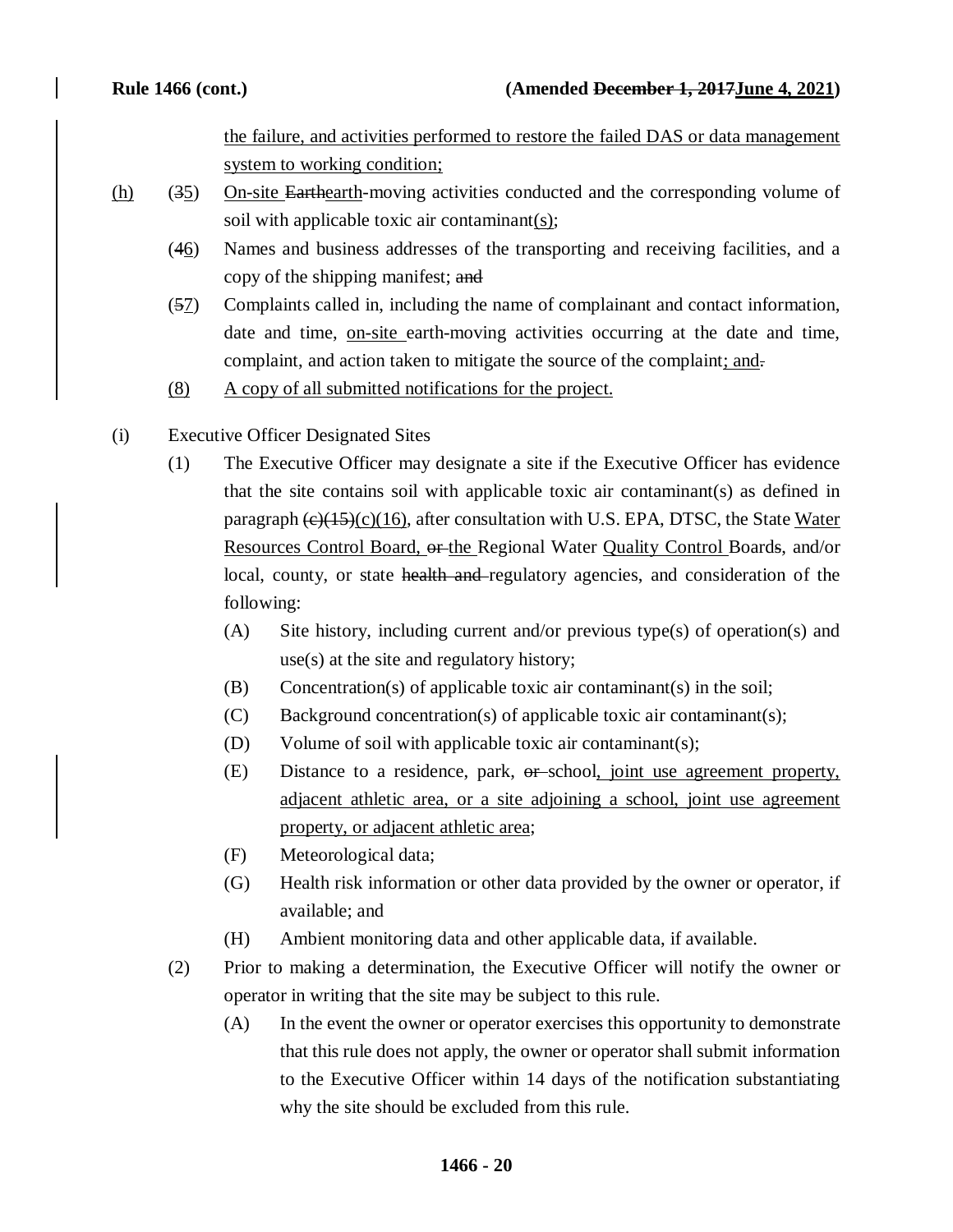- (B) Upon final determination, the Executive Officer will notify the owner or operator in writing if the site is subject to this rule.
- (i) (3) During the determination period, the owner or operator shall comply with the provisions of this rule or cease all on-site earth-moving activities until a determination is made.
- (j) Alternative Provisions
	- (1) If requesting an alternative provision pursuant to subparagraphs  $(d)(2)(A)$ , (d)(3)(A), or (d)(4)(D) or paragraphs (e)(12), (g)(2) (k)(3), or (k)(4)(g)(3), the owner or operator or designating agency shall submit the request in writing at least 30 days prior to conducting any earth-moving activities and include all information to the Executive Officer to substantiate its position.
		- (A) The owner or operator or designating agency that elects to request alternative provisions for the  $PM_{10}$  limit,  $PM_{10}$  monitoring method, signage, or direct loading exemption shall submit the request in writing at least 30 days prior to conducting any earth-moving activities.
		- (B) The owner or operator or designating agency that elects to request alternative provisions for the  $PM_{10}$  calculation or dust control measures shall submit the request, in writing, prior to an exceedance of the  $PM_{10}$ concentration requirements set forth in paragraph (d)(2).
	- (2) The Executive Officer may request additional information from the owner or operator or designating agency.
	- (3) The owner or operator or designating agency shall submit all requested information within 14 days of the request for additional information.
	- (4) The Executive Officer will review the request for an alternative provision and will approve or reject the data and notify the owner or operator or designating agency in writing. Approved alternative provisions may not be used retroactively.
	- (5) Alternative provisions that were approved and notified in writing by the Executive Officer before June 4, 2021 shall be deemed compliant with the requirements of the applicable provisions of the rule, shall remain in effect only for the period of time and for the specific project for which they were granted, and shall not be renewed or extended.
- (k) Exemptions
	- (1) The owner or operator may be exempt from one or more provisions of this rule provided there is written confirmation that the designating agency under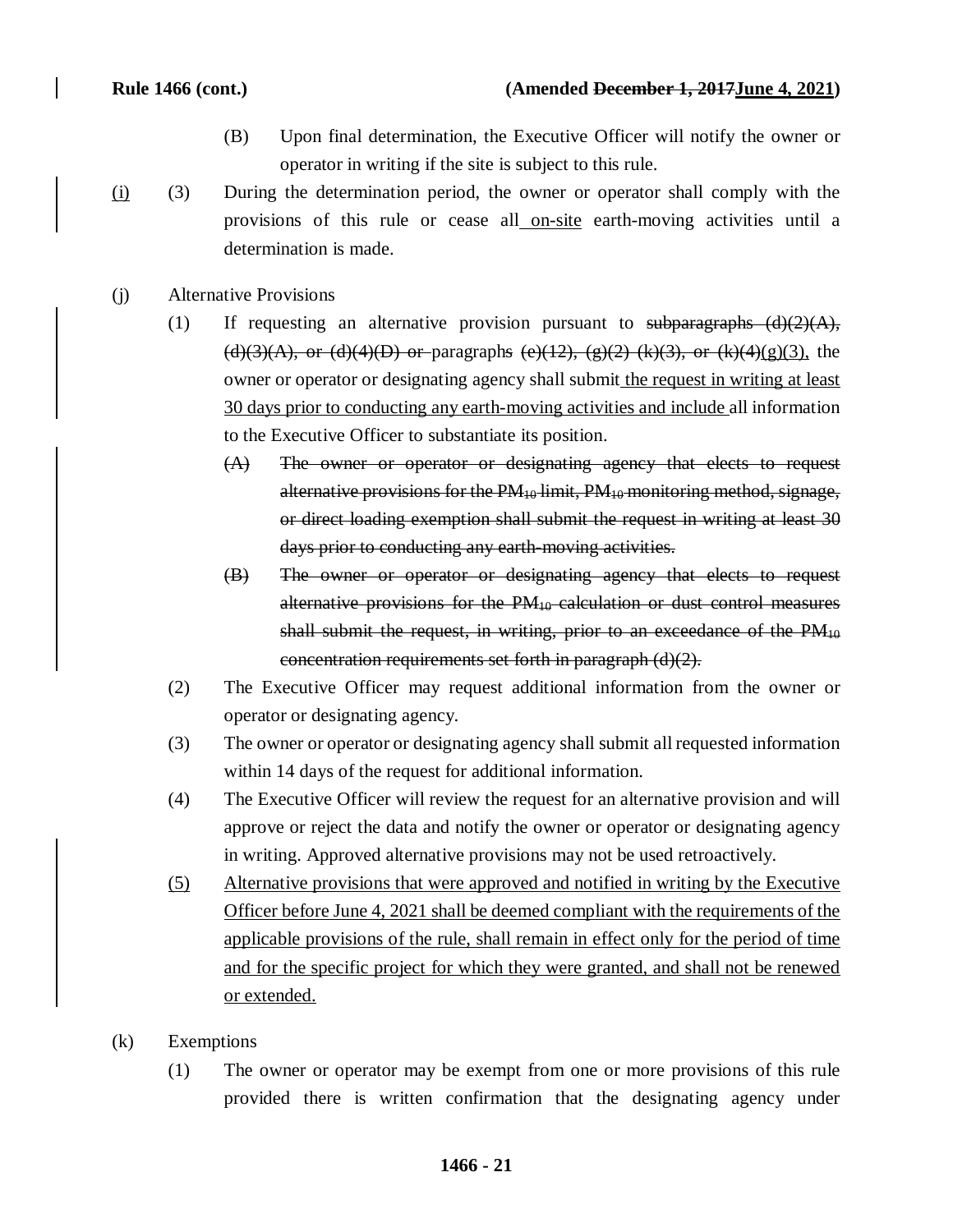subparagraphs  $(b)(1)(A)$  through  $(b)(1)(D)$  has consulted with the Executive Officer and has determined that the provision(s) are not needed based on information specified in subparagraphs  $(i)(1)(A)$  through  $(i)(1)(H)$ .

- $(k)$  (2) On-site Earthearth-moving activities performed within an enclosed system vented to South Coast AQMD permitted air pollution control equipment shall be exempt from all requirements except: subparagraphs  $(e)(3)(C)$  through  $(e)(3)(E)$  (e)(4)(C) through (e)(4)(E), subparagraphs  $(e)(5)(D)$  and  $(e)(5)(E)$  (e)(6)(D) and (e)(6)(E), and subdivisions (f), (g), and (h).
	- (3) Linear trenching for natural gas, power, sewer, and water projects on roadways with soil with applicable toxic air contaminant(s), directly loaded into a truck bed, trailer, or bin for transport, shall be exempt from all requirements except: paragraphs  $\left(\frac{e}{2}\right)$ through  $(e)(8)(e)(3)$  through  $(e)(9)$ , paragraphs  $(e)(11)(e)(13)$  and  $(e)(15)$ , and subdivisions  $(f)$ ,  $(h)$ , and  $(i)$ . The owner or operator or designating agency may use an alternative to directly load into a truck or bin for transport that meets the objective and effectiveness of directly loading soil, where the objective and effectiveness is stated in Appendix 2. Use of an alternative measure must be submitted and approved by the Executive Officer as specified under subdivision (j).
	- (4) On-site Earthearth-moving activities consisting only of excavation activities of soil with applicable toxic air contaminant(s) of less than 500 cubic yards, directly loaded into a truck bed, trailer, or bin for transport, shall be exempt from all requirements except: paragraphs  $(e)(2)$  through  $(e)(3)$  through (e)(9), paragraphs  $(e)(11)(e)(13)$  and  $(e)(15)$ , and subdivisions (f), (h), and (i). The owner or operator or designating agency may use an alternative to directly load into a truck or bin for transport that meets the objective and effectiveness of directly loading soil, where the objective and effectiveness is stated in Appendix 2. Use of alternative measure must be submitted and approved by the Executive Officer as specified under subdivision (j).
	- (5) Active operations On-site earth-moving activities conducted during emergency life-threatening situations, or in conjunction with any officially declared disaster or state of emergency as declared by an authorized health officer, agricultural commissioner, fire protection officer, or other authorized agency officer shall be exempt from all requirements. The Executive Officer shall be notified electronically no later than 48 hours following such on-site earth-moving activities. Written notification shall include written emergency declaration from the authorized officer.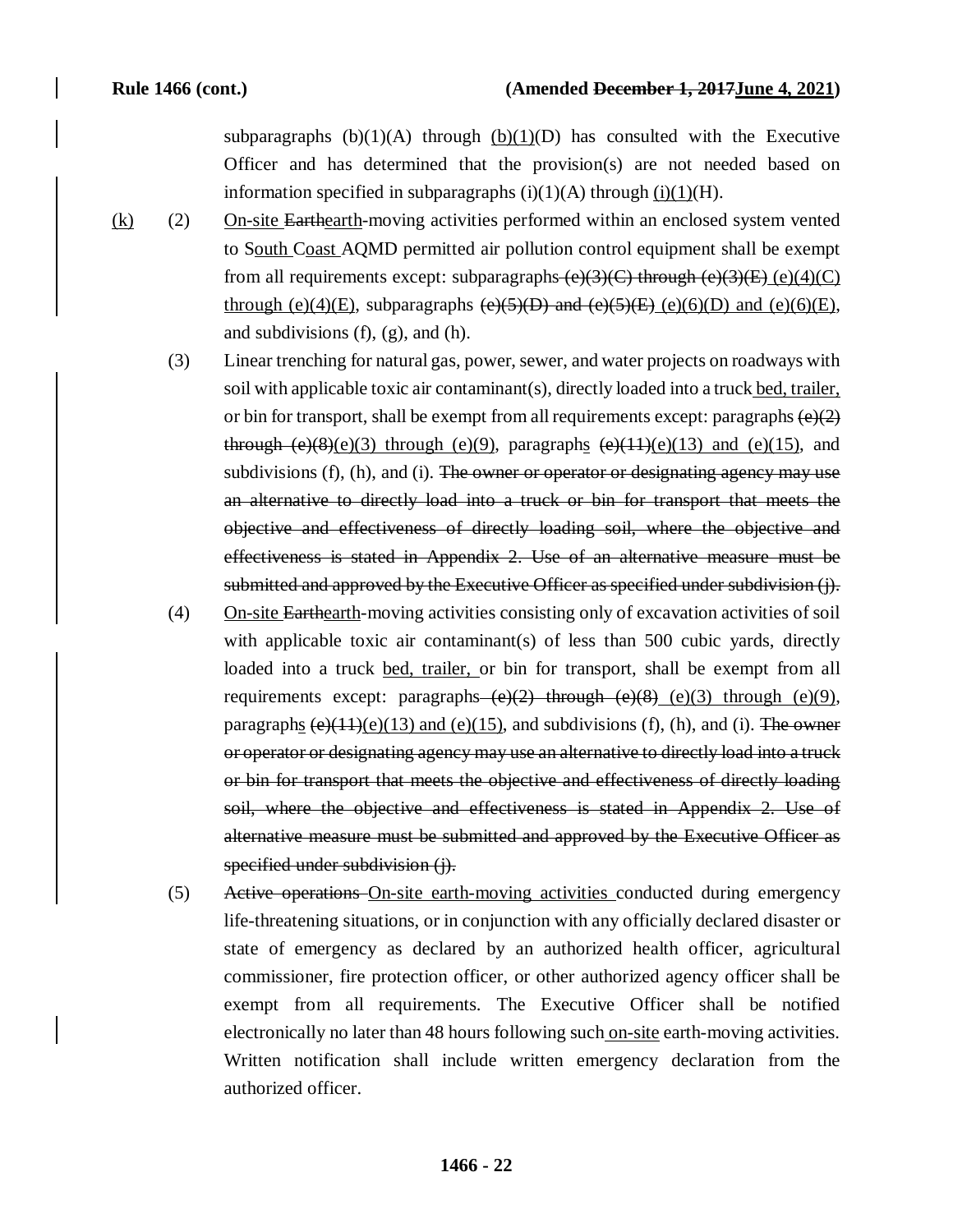$(k)$  (6) Active operations On-site earth-moving activities conducted by essential service utilities to provide electricity, natural gas, telephone, water, or sewer during periods of service outages and emergency disruptions shall be exempt from all requirements. The Executive Officer shall be notified electronically no later than 48 hours following such on-site earth-moving activities.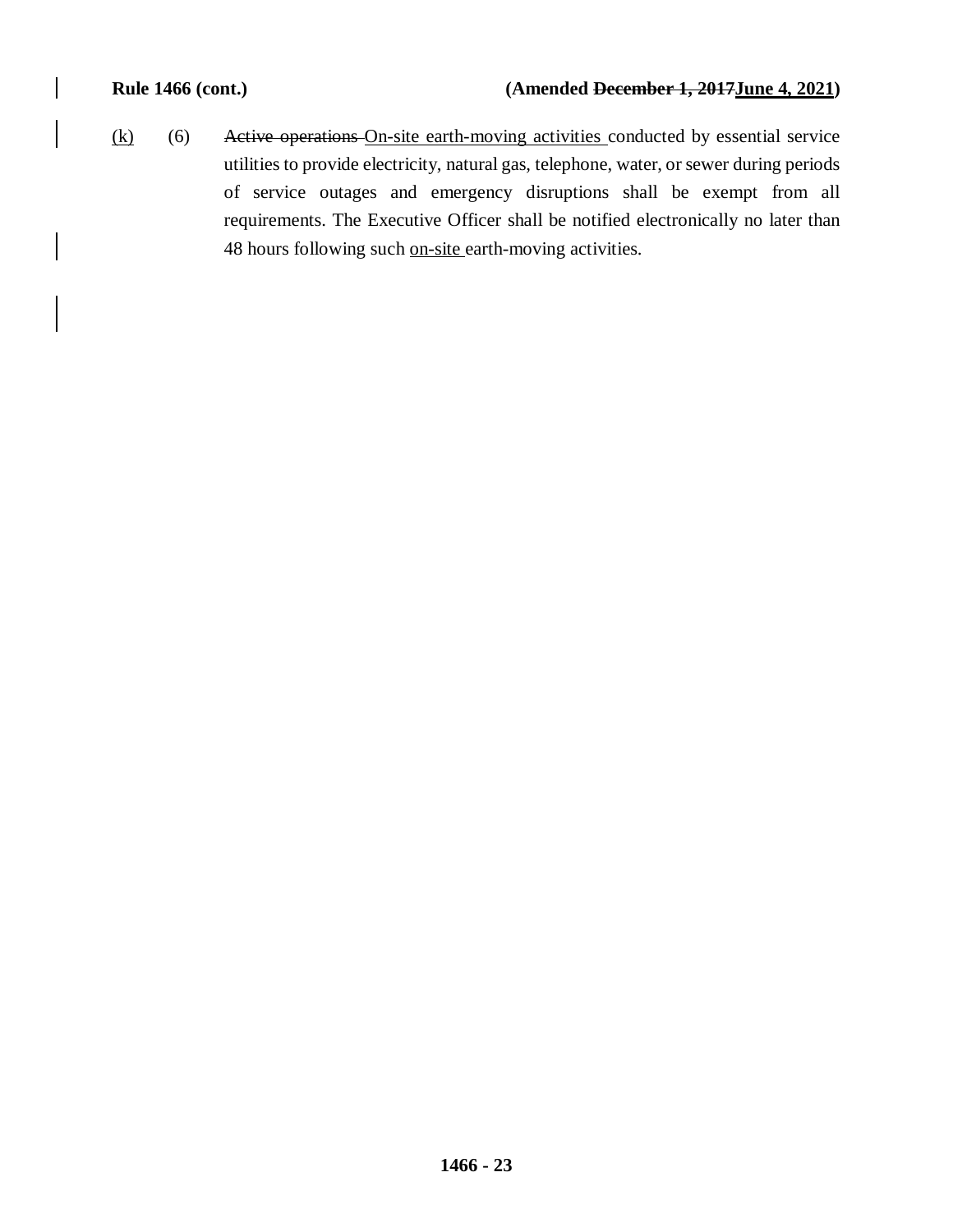$\overline{\phantom{a}}$ 

ı

| <b>CAS Number</b> | <b>Substance</b>                             |  |
|-------------------|----------------------------------------------|--|
| 7440-38-2         | arsenic and arsenic compounds (inorganic)    |  |
|                   | including, but not limited to:               |  |
|                   | arsenic compounds (inorganic)                |  |
| 7784-42-1         | arsine                                       |  |
| 1332-21-4         | Asbestos                                     |  |
| 7440-43-9         | cadmium and cadmium compounds                |  |
| 57-74-9           | chlordane <sup>*</sup>                       |  |
|                   | dibenzo-p-dioxins (chlorinated)*             |  |
| 1746-01-6         | tetrachlorodibenzo-p-dioxin, 2,3,7,8-        |  |
| 40321-76-4        | pentachlorodibenzo-p-dioxin, 1,2,3,7,8-      |  |
| 39227-28-6        | hexachlorodibenzo-p-dioxin, 1,2,3,4,7,8-     |  |
| 57653-85-7        | hexachlorodibenzo-p-dioxin, 1,2,3,6,7,8-     |  |
| 19408-74-3        | hexachlorodibenzo-p-dioxin, $1,2,3,7,8,9$ -  |  |
| 35822-46-9        | heptachlorodibenzo-p-dioxin, 1,2,3,4,6,7,8-  |  |
| 3268-87-9         | octachlorodibenzo-p-dioxin, 1,2,3,4,6,7,8,9- |  |
| 41903-57-5        | total tetrachlorodibenzo-p-dioxin            |  |
| 36088-22-9        | total pentachlorodibenzo-p-dioxin            |  |
| 34465-46-8        | total hexachlorodibenzo-p-dioxin             |  |
| 37871-00-4        | total heptachlorodibenzo-p-dioxin            |  |
| $72 - 54 - 8$     | dichlorodiphenyldichloroethane*              |  |
| $72 - 55 - 9$     | dichlorodiphenyldichloroethylene*            |  |
| $50-29-3$         | dichlorodiphenyltrichloroethane*             |  |

# **Table I – Applicable Toxic Air Contaminants**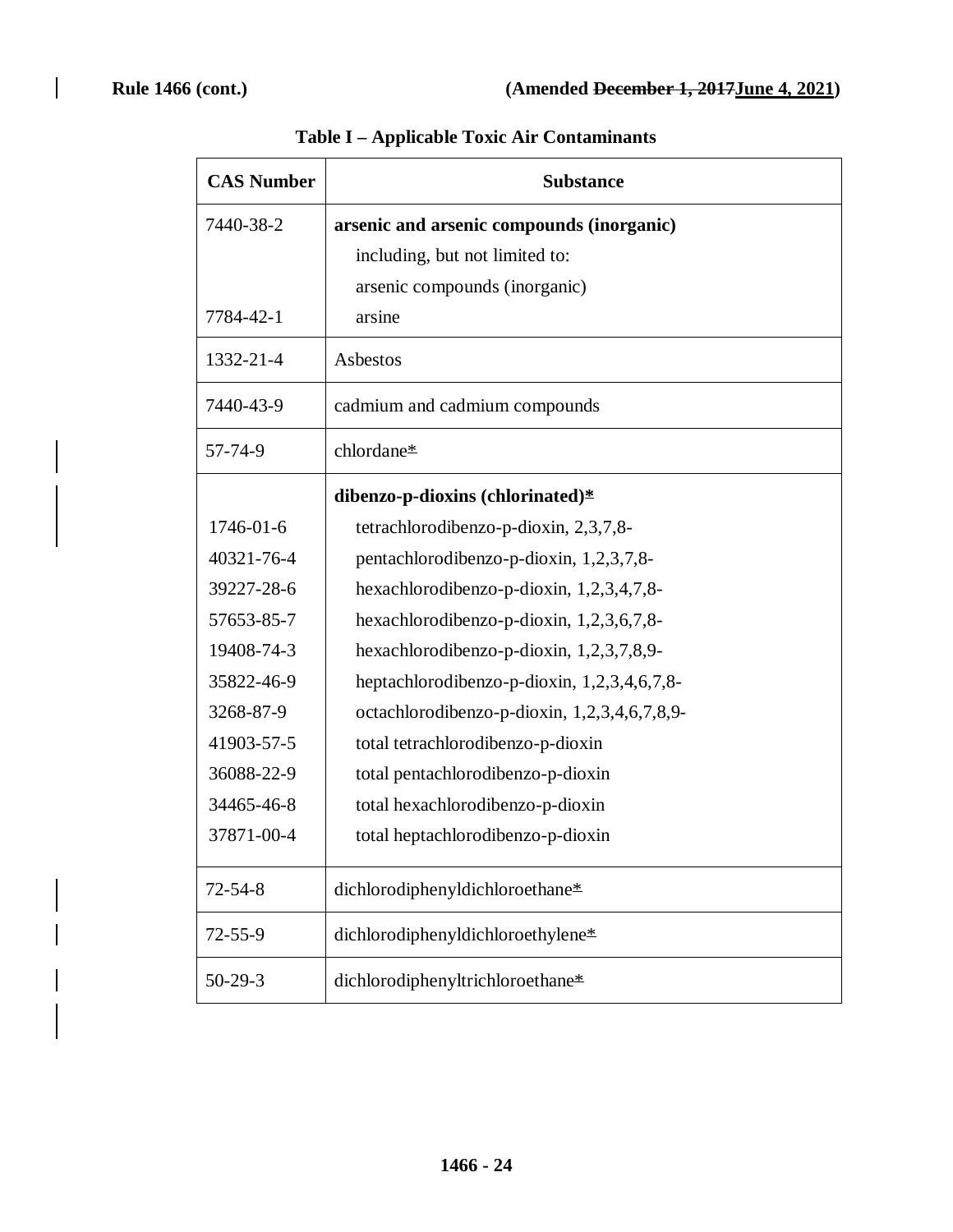| <b>CAS Number</b> | <b>Substance</b>                                              |  |  |
|-------------------|---------------------------------------------------------------|--|--|
| 18540-29-9        | chromium (hexavalent) and chromium compounds                  |  |  |
|                   | including, but not limited to:                                |  |  |
| 10294-40-3        | barium chromate                                               |  |  |
| 13765-19-0        | calcium chromate                                              |  |  |
| 7758-97-6         | lead chromate                                                 |  |  |
| 10588-01-9        | sodium dichromate                                             |  |  |
| 7789-06-2         | strontium chromate                                            |  |  |
| 13530-65-9        | zinc chromate                                                 |  |  |
| 7439-92-1         | lead and lead compounds (inorganic, including elemental lead) |  |  |
|                   | including, but not limited to:                                |  |  |
|                   | lead compounds (inorganic)                                    |  |  |
| $301 - 04 - 2$    | lead acetate                                                  |  |  |
| 7758-97-6         | lead chromate                                                 |  |  |
| 7446-27-7         | lead phosphate                                                |  |  |
| 1335-32-6         | lead subacetate                                               |  |  |
| 7439-97-6         | mercury and mercury compounds (inorganic)                     |  |  |
|                   | including, but not limited to:                                |  |  |
| 7487-94-7         | mercuric chloride                                             |  |  |
| 593-74-8          | methyl mercury                                                |  |  |

# **Table I – Applicable Toxic Air Contaminants (cont.)**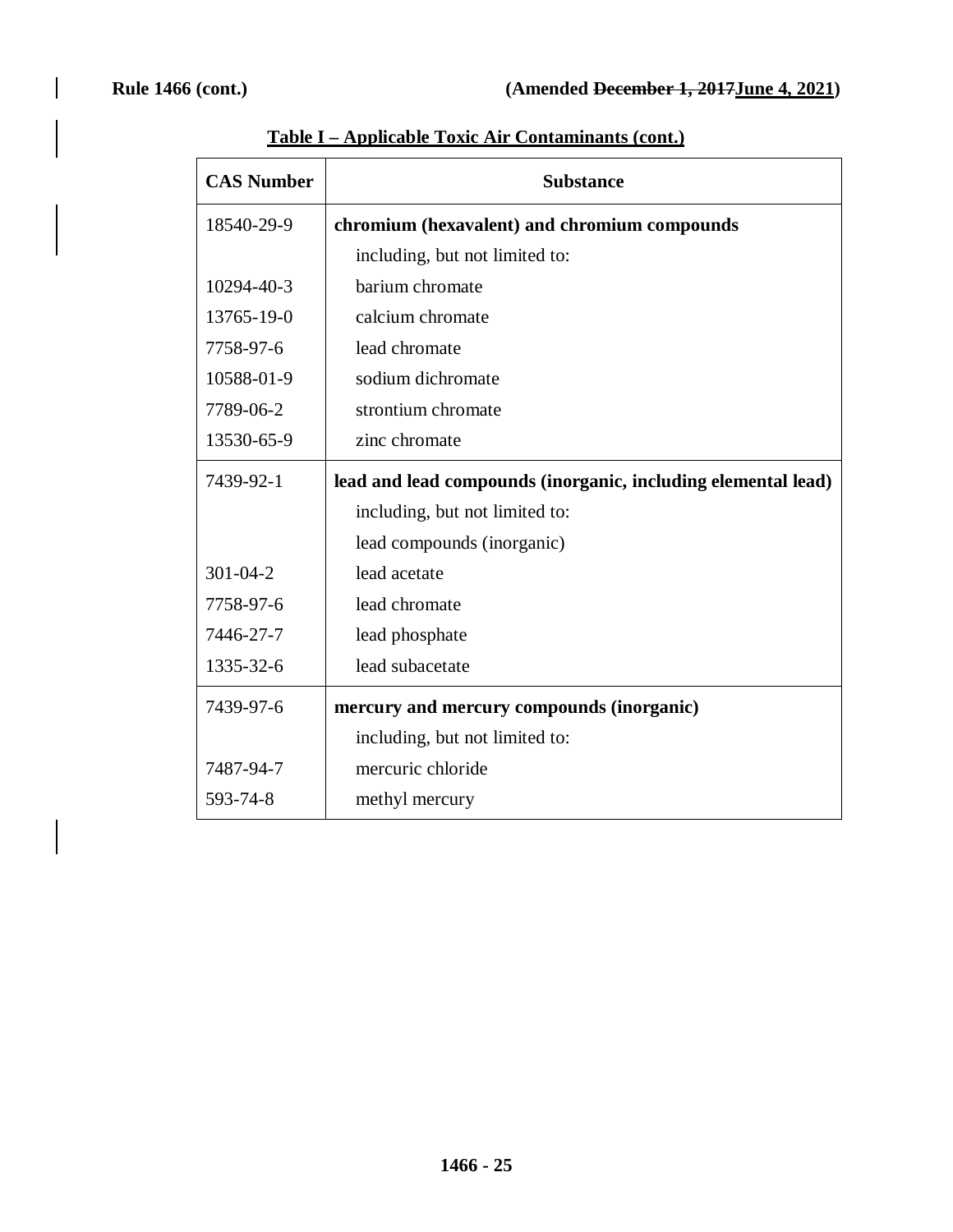| <b>CAS Number</b> | <b>Substance</b>                                 |  |
|-------------------|--------------------------------------------------|--|
| 7440-02-0         | nickel and nickel compounds                      |  |
|                   | including, but not limited to:                   |  |
| 373-02-4          | nickel acetate                                   |  |
| 3333-67-3         | nickel carbonate                                 |  |
| 13463-39-3        | nickel carbonyl                                  |  |
| 12054-48-7        | nickel hydroxide                                 |  |
| 1313-99-1         | nickel oxide                                     |  |
| 12035-72-2        | nickel subsulfide                                |  |
| 1271-28-9         | nickelocene                                      |  |
|                   | refinery dust from the pyrometallurgical process |  |
| 1336-36-3         | polychlorinated biphenyls (PCBs)                 |  |
| 32598-13-3        | 3,3',4,4'-tetrachlorobiphenyl (PCB 77)           |  |
| 70362-50-4        | 3,4,4',5-tetrachlorobiphenyl (PCB 81)            |  |
| 32598-14-4        | 2,3,3',4,4'-pentachlorobiphenyl (PCB 105)        |  |
| 74472-37-0        | 2,3,4,4',5-pentachlorobiphenyl (PCB 114)         |  |
| 31508-00-6        | 2,3',4,4',5-pentachlorobiphenyl (PCB 118)        |  |
| 65510-44-3        | 2,3',4,4',5'-pentachlorobiphenyl (PCB 123)       |  |
| 57465-28-8        | 3,3',4,4',5-pentachlorobiphenyl (PCB 126)        |  |
| 38380-08-4        | $2,3,3',4,4',5$ -hexachlorobiphenyl (PCB 156)    |  |
| 69782-90-7        | 2,3,3',4,4',5'-hexachlorobiphenyl (PCB 157)      |  |
| 52663-72-6        | 2,3',4,4',5,5'-hexachlorobiphenyl (PCB 167)      |  |
| 32774-16-6        | 3,3',4,4',5,5'-hexachlorobiphenyl (PCB 169)      |  |
| 39635-31-9        | 2,3,3'4,4',5,5'-heptachlorobiphenyl (PCB 189)    |  |

# **Table I – Applicable Toxic Air Contaminants (cont.)**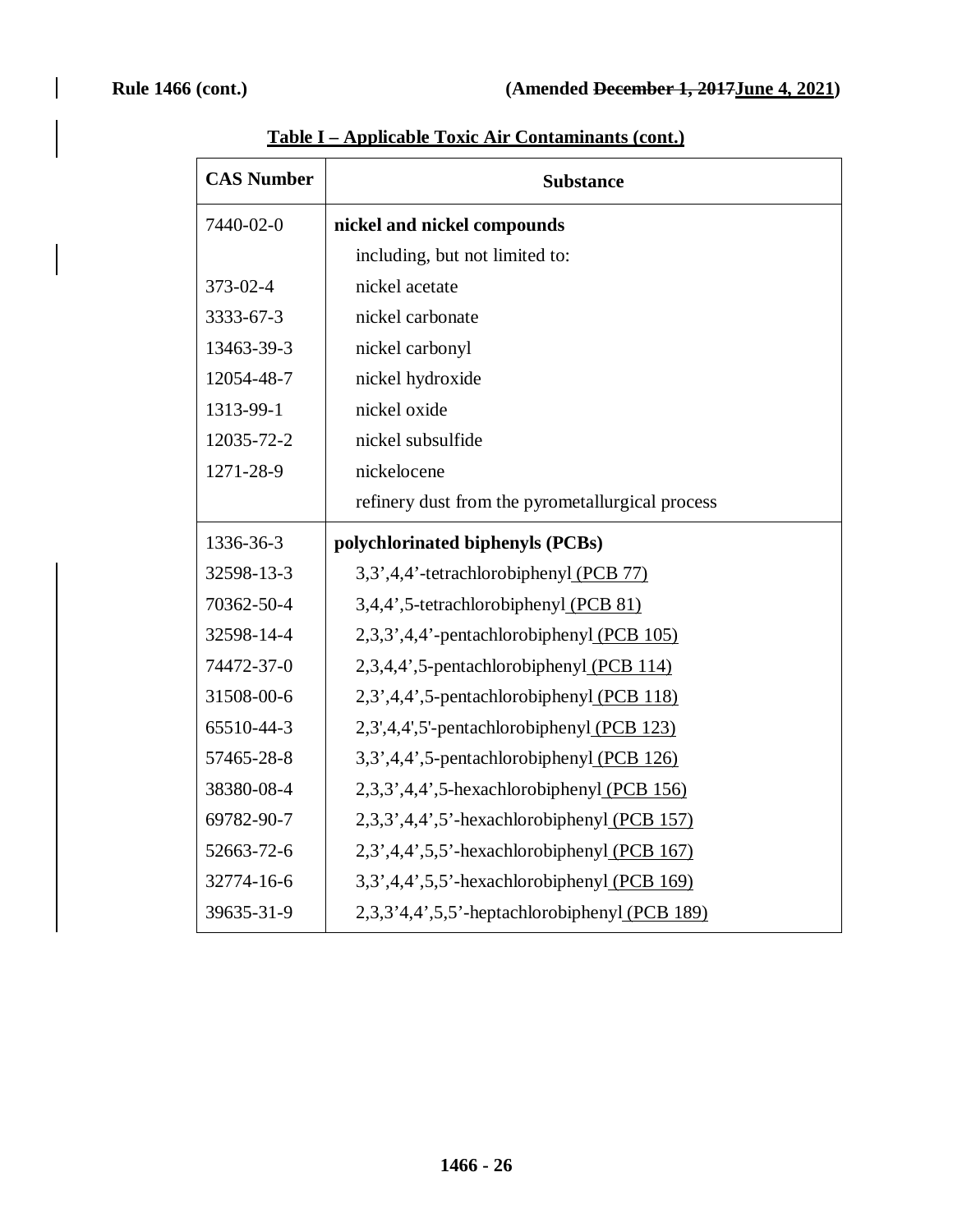| <b>CAS Number</b> | <b>Substance</b>                            |  |  |
|-------------------|---------------------------------------------|--|--|
|                   | polycyclic aromatic hydrocarbons $(PAHs)^*$ |  |  |
| $56 - 55 - 3$     | benzo[a]anthracene                          |  |  |
| $50-32-8$         | benzo[a]pyrene                              |  |  |
| 205-99-2          | benzo[b]fluoranthene                        |  |  |
| 207-08-9          | benzo[k]fluoranthene                        |  |  |
| 218-01-9          | chrysene                                    |  |  |
| $53 - 70 - 3$     | $dibenz[a,h]$ anthracene                    |  |  |
| 193-39-5          | $indeno[1,2,3-c,d]pyrene$                   |  |  |

**Table I – Applicable Toxic Air Contaminants (cont.)**

\* Effective January 1, 2018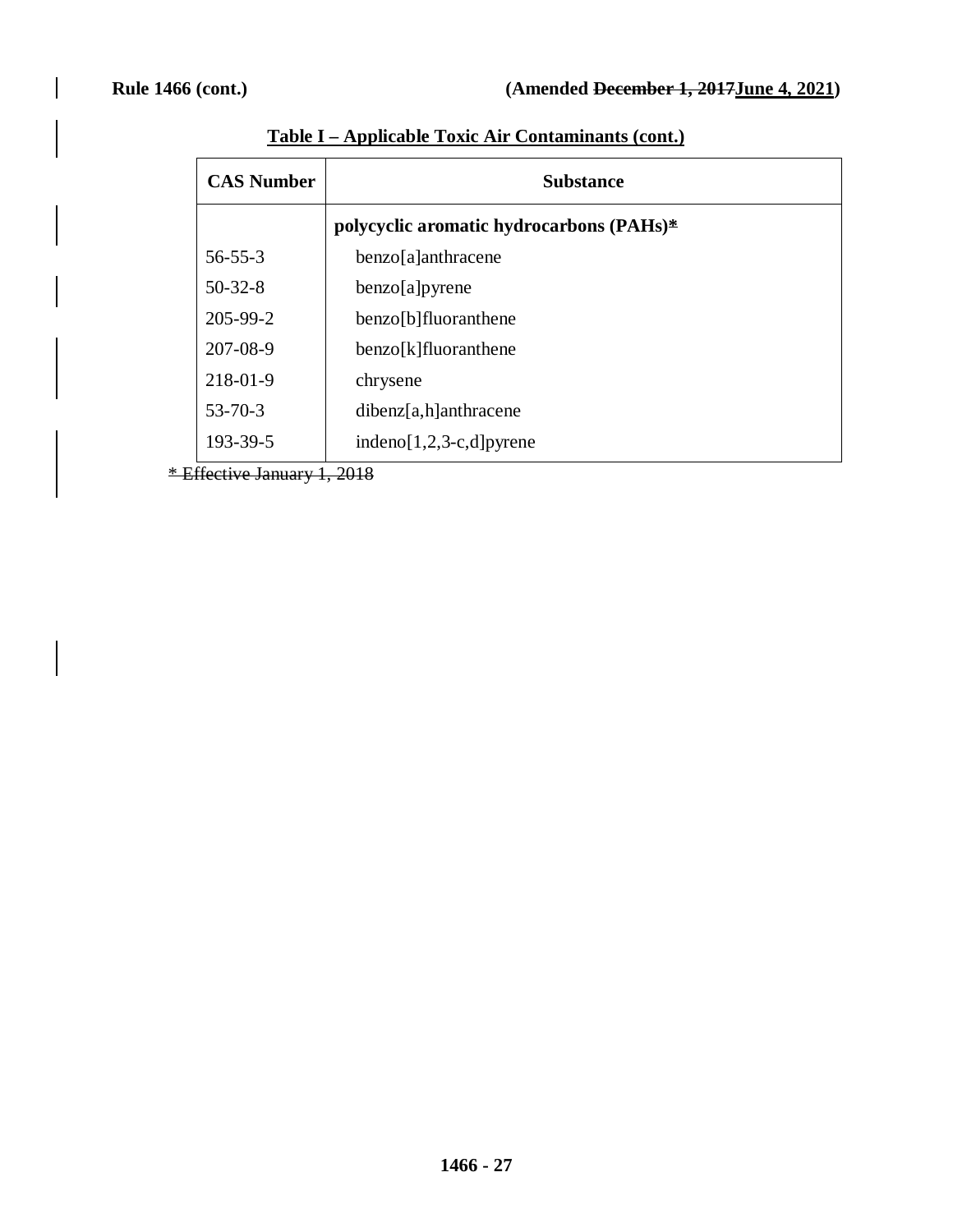### **Appendix 1 – Executive Officer Rule 1466 Approved PM10 Monitors**

The Executive Officer may approve  $PM_{10}$  monitors that meet the following physical and performance requirements.

### 1. Physical Requirements

- $1.1.$  PM<sub>10</sub> monitors must shall be continuous direct-reading near-real time monitors and shall monitor particulate matter less than 10 microns.
- 1.2. PM $_{10}$  monitors must-shall be equipped with:
	- 1.2.a. Omni-directional heated sampler inlet;
	- 1.2.b. Sample pump with active flow control mechanism;

### c.Volumetric flow controller;

- 1.2.dc. Enclosure; and
- 1.2.ed. Data logger capable of logging each data point with average concentration, time/, date, and data point number; and
- 1.2.e. Conductive tubing that minimizes particle loss for any external tubing used to carry sampled air prior to measurement.

### 2. Performance Requirements

- 2.13. PM $_{10}$  monitors must-shall have the following minimum performance standards:
	- 2.1.a. Range:  $0 10,000 \mu g/m^3$ ;
	- 2.1.b. Accuracy, determined through factory testing against a U.S. EPA Federal Reference Method or Federal Equivalent Method, for a minimum of 30 measurements each averaged over 24 hours, to show:
		- 2.1.b.i.  $\pm$  5% of reading  $\pm$  precision; or
		- 2.1.b.ii. Coefficient of determination  $(R^2)$  of  $\geq$  0.95 through simple linear regression;
	- 2.1.c. Resolution:  $1.0 \mu g/m^3$ ;
	- 2.1.d. Flow control accuracy of  $\pm$  5% of factory setpoint; and
	- 2.1.de. Measurement Cycle: User selectable (30 minute and 2 hour).
- 2.2 Monitors that have a valid *Monitoring Certification Scheme* certification meeting the latest version of the *Monitoring Certification Scheme* (*MCERTS): Performance Standard for Indicative Ambient Particulate Monitors* may be exempt from meeting the performance requirements listed above, but shall meet all stated physical requirements.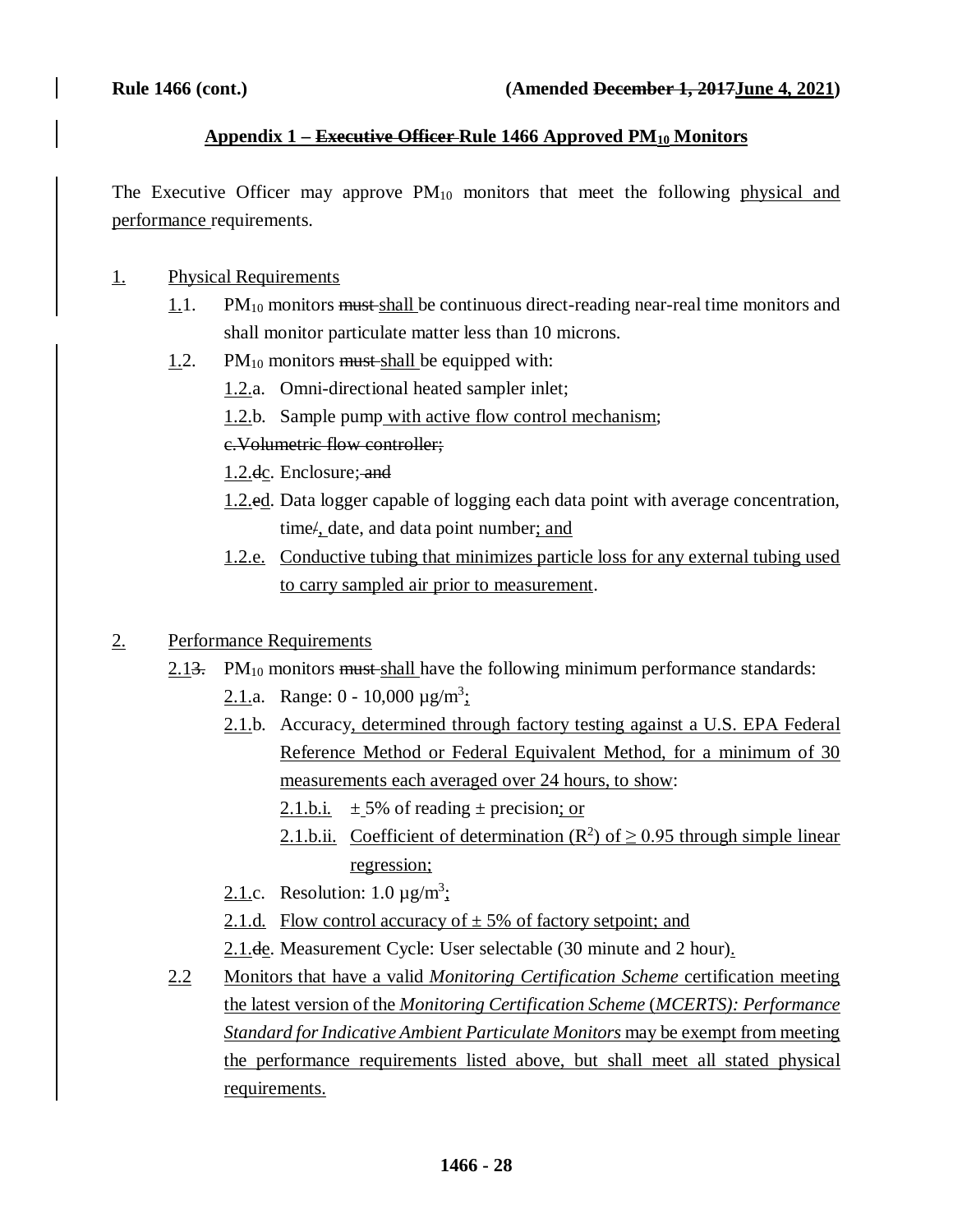- 3. Quality Assurance/Quality Control Requirements
- 4. In order to ensure the validity of the  $PM_{10}$  measurements performed, there must shall be appropriate Quality Assurance/Quality Control (QA/QC). It is the responsibility of the owner or operator to adequately supplement QA/QC Plans to include the following critical features: instrument calibration, instrument maintenance, operator training, and daily instrument performance (span) checks.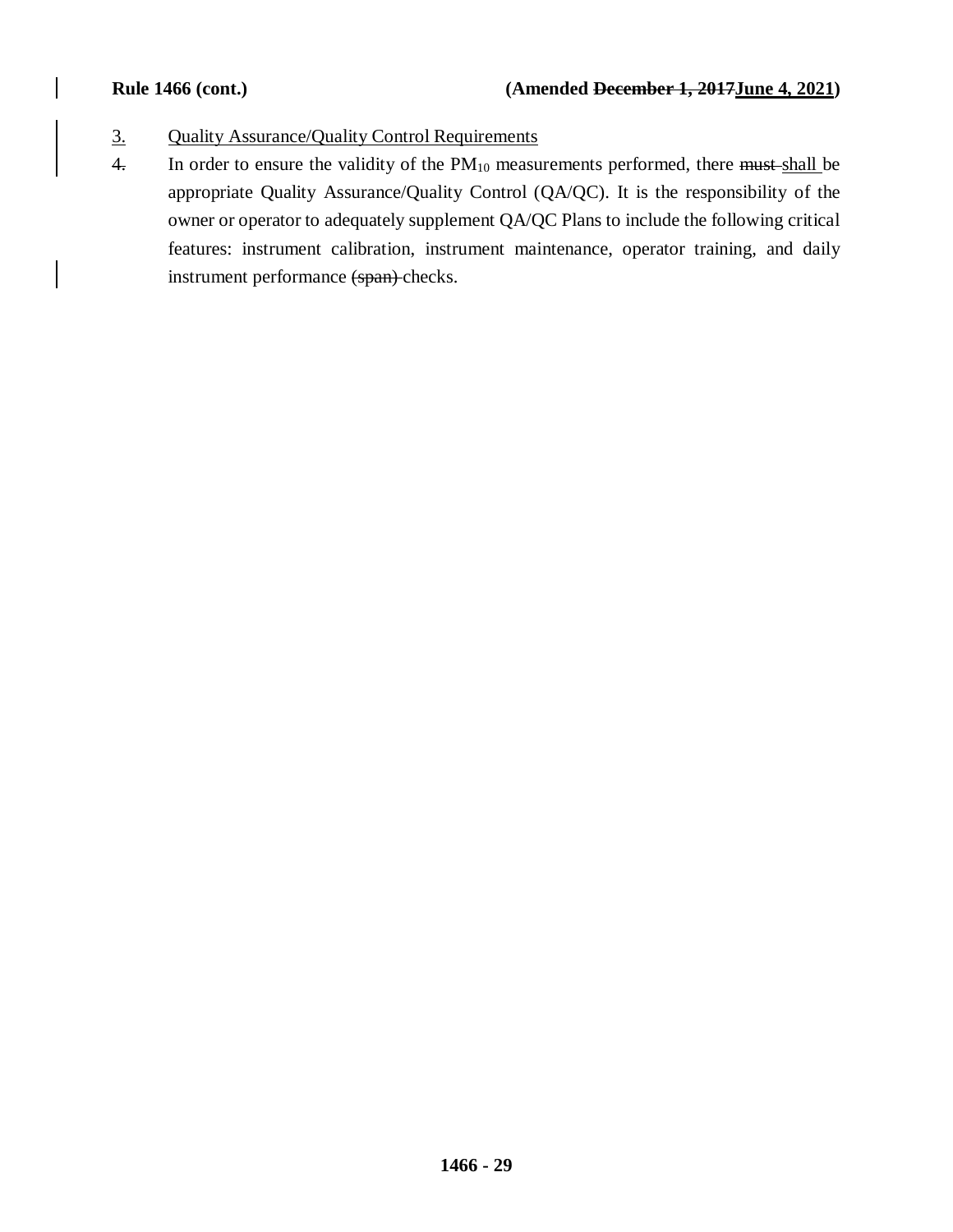|                                                     | Annondix 2. Objectives and Effectiveness of Dust Control Measures Set-Forth in<br><del>Appeniix 4 – Objectives and Enecuveness of Dust Control Measures Set-Forth in</del> |  |  |  |  |  |  |
|-----------------------------------------------------|----------------------------------------------------------------------------------------------------------------------------------------------------------------------------|--|--|--|--|--|--|
| $\int$ uhdivicion (a)<br><del>ouvurnsion te</del> l |                                                                                                                                                                            |  |  |  |  |  |  |

| <b>Dust Control Measure</b> | <b>Objective</b>               | <b>Effectiveness</b>             |
|-----------------------------|--------------------------------|----------------------------------|
| $(e)(1)$ Fencing and        | To minimize off-site fugitive  | Any dust control measure that    |
| Windscreen Requirement      | dust emissions containing      | is equally or more effective in  |
|                             | toxic air contaminants,        | minimizing off-site fugitive     |
|                             | provide a wind break, act as   | dust emissions containing        |
|                             | containment, provide           | toxic air contaminants that      |
|                             | security, and limit access to  | may result in exposure to the    |
|                             | unauthorized persons.          | general public and will limit    |
|                             |                                | public access to the site.       |
| (e)(2) Water Application    | To minimize fugitive dust      | Any dust control measure that    |
|                             | emissions containing toxic air | is equally or more effective at  |
|                             | contaminants from earth-       | preventing the generation of     |
|                             | moving activities.             | visible dust plumes from         |
|                             |                                | earth-moving activities.         |
| (e)(3) Vehicle Movement     | To minimize fugitive dust      | Any dust control measure that    |
|                             | emissions containing toxic air | is equally or more effective at  |
|                             | contaminants from on-site      | preventing the generation of     |
|                             | vehicles and as vehicles are   | dust plumes from on site         |
|                             | moving off-site.               | vehicle movement and any         |
|                             |                                | fugitive dust that can be        |
|                             |                                | tracked out of the site that can |
|                             |                                | result in exposure to the        |
|                             |                                | general public.                  |
| (e)(4) Stockpiles           | To minimize fugitive dust      | Any dust control measure that    |
|                             | emissions containing toxic air | is equally or more effective at  |
|                             | contaminants from stockpiles.  | minimizing fugitive dust         |
|                             |                                | emissions containing toxic air   |
|                             |                                | contaminants from stockpiles     |
|                             |                                | and that will prevent the        |
|                             |                                | generation of dust plumes        |
|                             |                                | from stockpiles that can result  |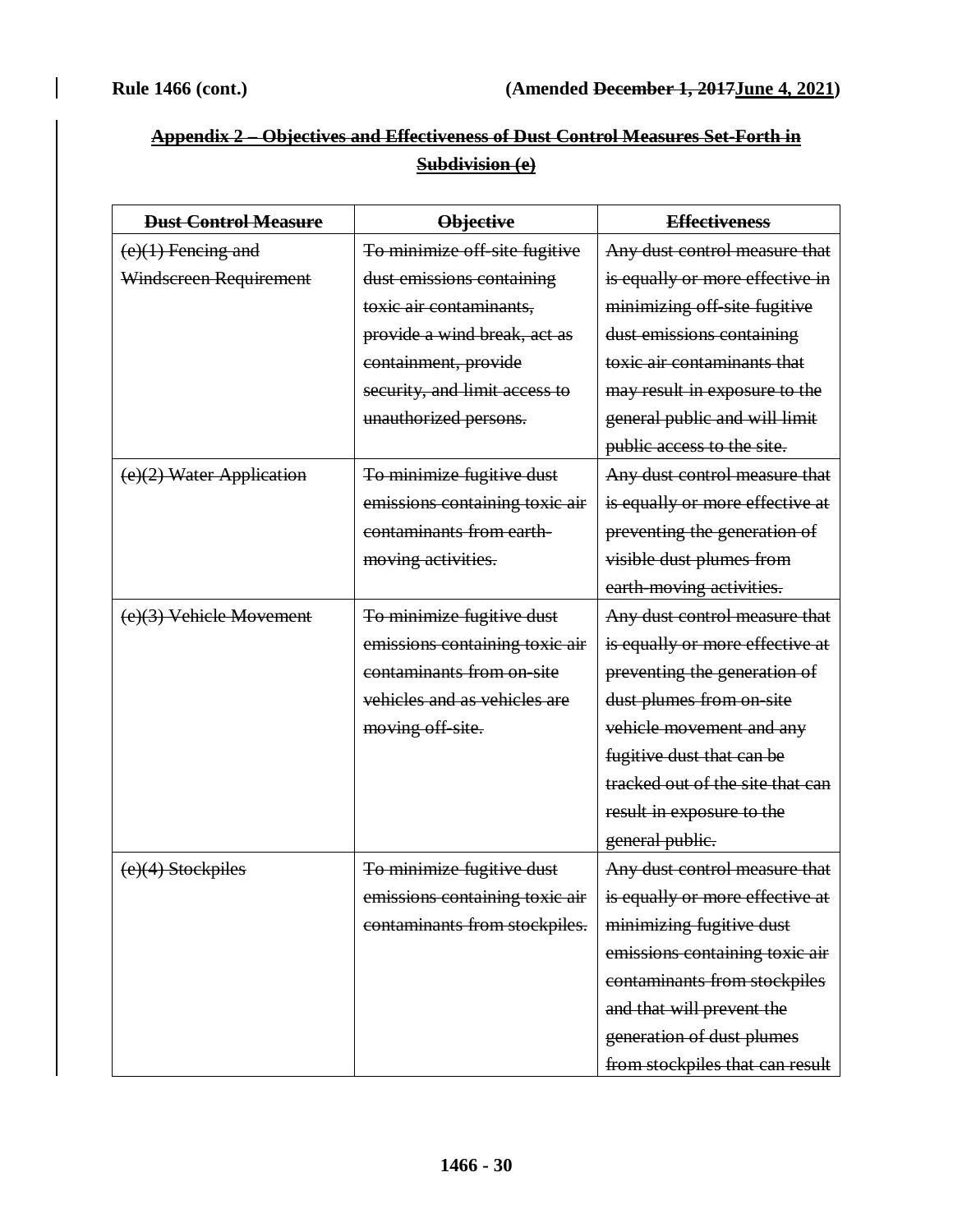| <b>Dust Control Measure</b>       | <b>Objective</b>               | <b>Effectiveness</b>            |
|-----------------------------------|--------------------------------|---------------------------------|
|                                   |                                | in exposure to the general      |
|                                   |                                | public.                         |
| $(e)(5)$ Truck Loading            | To minimize fugitive dust      | Any dust control measure that   |
|                                   | emissions containing toxic air | is equally or more effective at |
|                                   | contaminants from truck        | preventing a dust plume or      |
|                                   | loading and truck movement.    | fugitive dust occurring during  |
|                                   |                                | the loading of soils            |
|                                   |                                | containing toxic air            |
|                                   |                                | contaminants into trailers and  |
|                                   |                                | physical containment or other   |
|                                   |                                | mechanisms to minimize          |
|                                   |                                | fugitive dust from escaping     |
|                                   |                                | the trailer during transport.   |
| $(e)(6)$ Truck Unloading          | To minimize fugitive dust      | Any dust control measure that   |
|                                   | emissions containing toxic air | is equally or more effective at |
|                                   | contaminants from truck        | preventing a dust plume or      |
|                                   | unloading and truck            | fugitive dust occurring during  |
|                                   | movement.                      | the unloading of soils          |
|                                   |                                | containing toxic air            |
|                                   |                                | contaminants.                   |
| $(e)(8)$ Earth-Moving             | To minimize fugitive dust      | Any dust control measure that   |
| <b>Activities at Certain Wind</b> | emissions containing toxic air | is equally or more effective at |
| <b>Speeds</b>                     | contaminants from high wind    | preventing a dust plume or      |
|                                   | events.                        | fugitive dust occurring during  |
|                                   |                                | high wind events.               |
| (e)(9) On-site Dust Control       | To require the on-site         | Any measure that ensures the    |
| Supervisor                        | presence of a person that has  | on-site presence of a person    |
|                                   | specific training to ensure    | with training covering the      |
|                                   | compliance with all rule       | same material as that covered   |
|                                   | requirements.                  | by an SCAQMD Fugitive           |
|                                   |                                | <b>Dust Control Class and</b>   |
|                                   |                                | appropriate credentials to      |
|                                   |                                | handle applicable toxic air     |
|                                   |                                | contaminants and that can       |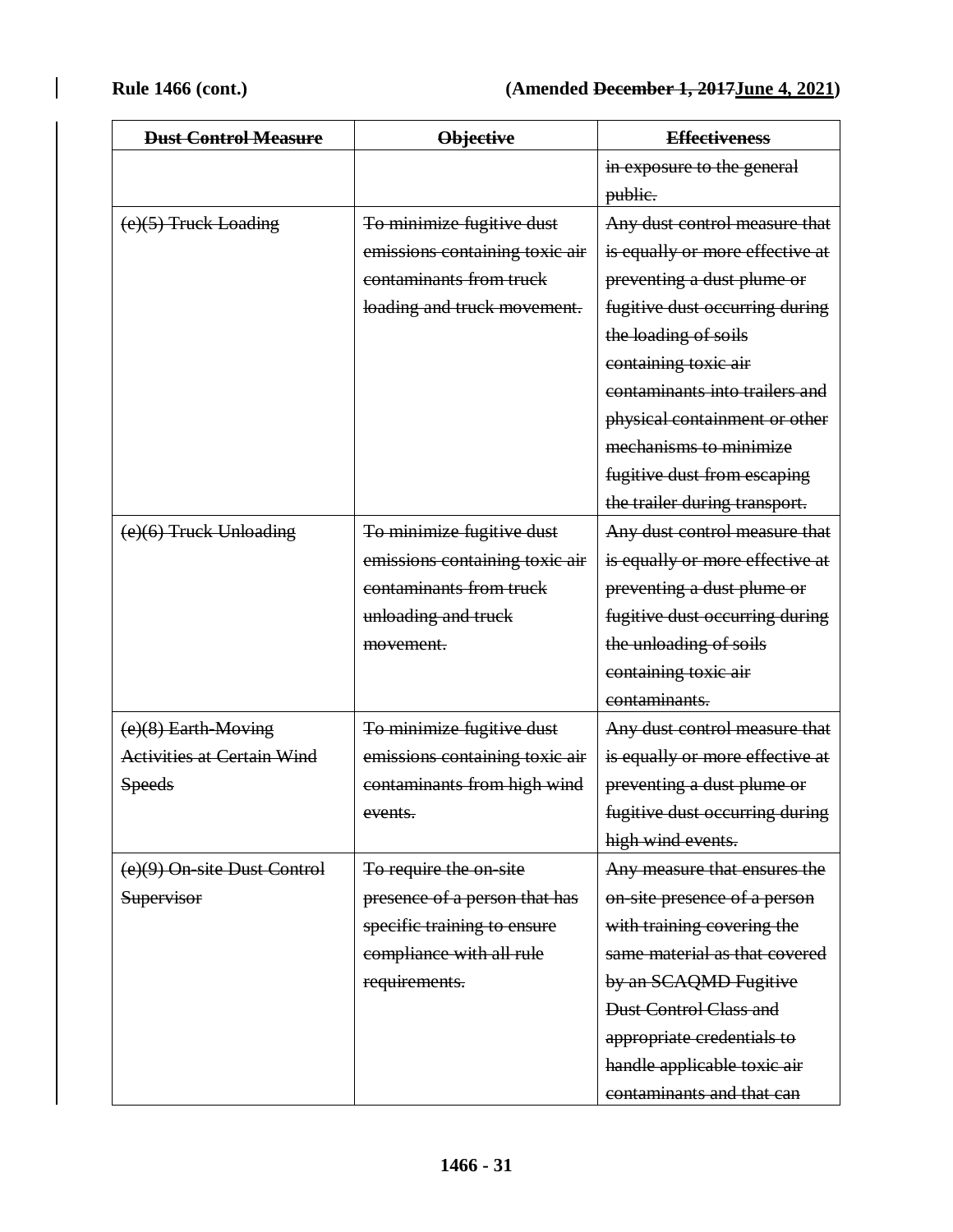| <b>Dust Control Measure</b>       | <b>Objective</b>            | <b>Effectiveness</b>            |
|-----------------------------------|-----------------------------|---------------------------------|
|                                   |                             | ensure compliance with all      |
|                                   |                             | rule requirements.              |
| $(e)(10)$ Application of          | To minimize a dust plume or | Any dust control measure that   |
| <b>Chemical Stabilizer During</b> | fugitive dust emissions     | is equally or more effective at |
| Periods of Inactivity             | containing toxic air        | preventing a dust plume or      |
|                                   | contaminants from occurring | fugitive dust emissions         |
|                                   | on-site during periods of   | containing toxic air            |
|                                   | inactivity.                 | contaminants from occurring     |
|                                   |                             | on-site during periods of       |
|                                   |                             | inactivity.                     |
| $(k)(3)/(k)(4)$ Direct Load into  | To minimize a dust plume or | Any dust control measure that   |
| a Truck or Bin for Transport      | fugitive dust emissions     | is equally or more effective at |
|                                   | containing toxic air        | preventing a dust plume or      |
|                                   | contaminants from truck     | fugitive dust emissions         |
|                                   | loading and unloading.      | containing toxic air            |
|                                   |                             | contaminants from truck         |
|                                   |                             | loading and unloading.          |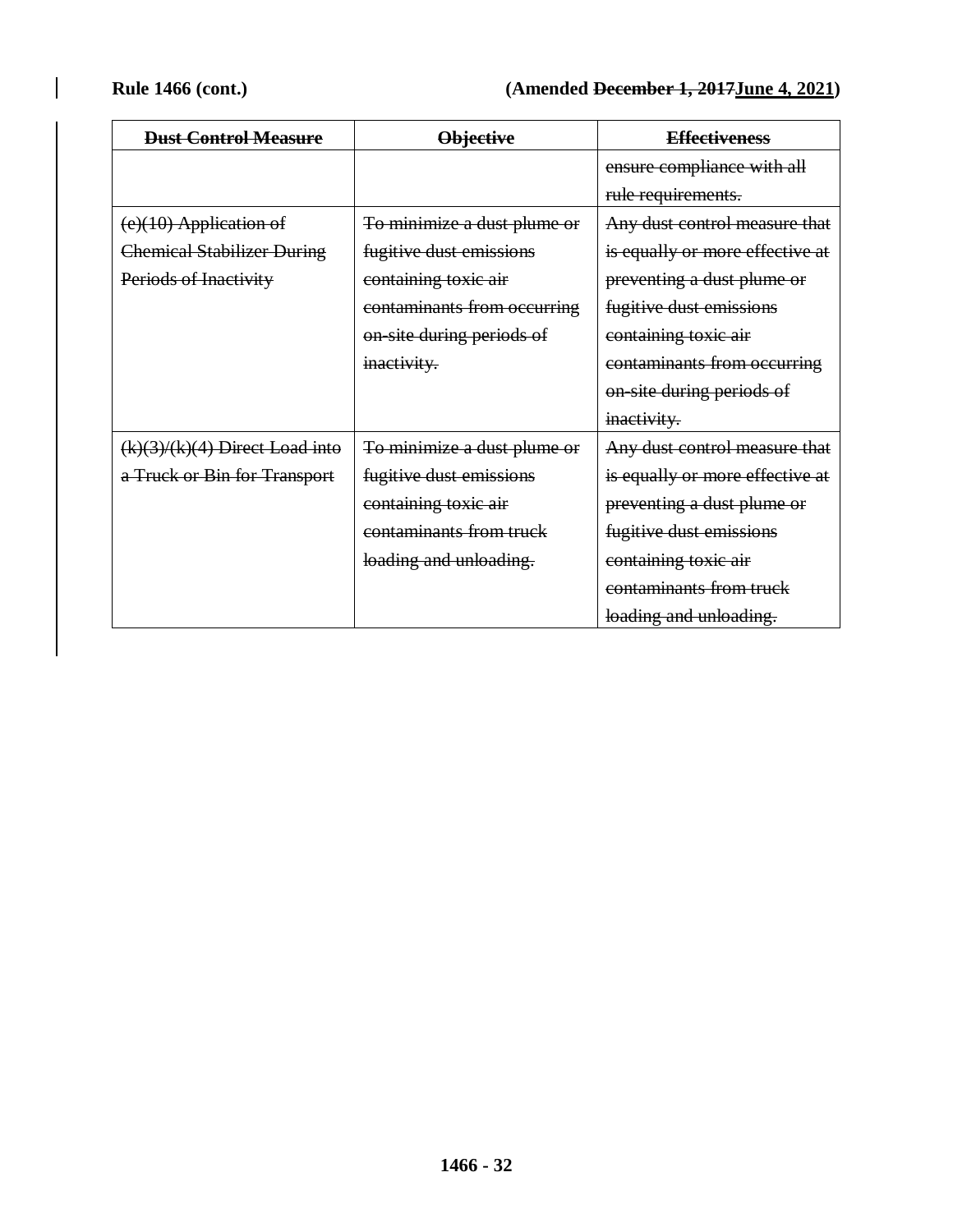## **Appendix 2 – Procedures to Demonstrate Intra-Instrument Precision**

An owner or operator shall perform the following procedures to demonstrate the intra-instrument precision of all  $PM_{10}$  monitors as required in paragraph (d)(7).

- 1. Ensure monitors are identical in make and model, settings, and configuration.
- 2. Ensure monitor inlets are at the same height and located within 4 meters of each other but no less than 1 meter apart for the duration of the test.
- 3. Power on the monitors and turn on the heated sampler inlet. Allow the monitors to warmup per manufacturer's recommendations or when readings have stabilized.
- 4. For each monitor, conduct a zero calibration in accordance with manufacturer's instructions, then conduct a manual zero check by removing any sampling inlet and installing a filter, rated by the manufacturer to achieve a 99.97 percent control efficiency for 0.3 micron particles, on the inlet of the monitor for a minimum of 10 minutes. If the monitors are operated using an auto-zero check procedure that directs filtered particle-free air into the measurement chamber, conduct the zero check in accordance with manufacturer's instructions.
- $5.$  Log the PM<sub>10</sub> concentration reading every minute, and calculate and record the average of the readings of the manual zero check. The average of the manual zero check readings shall be  $0 \pm 3$  micrograms per cubic meter before proceeding to Step 6. If conducting an autozero check, the monitor shall pass the zero check in accordance with manufacturer's instructions before proceeding to Step 6. If any monitors fail either the manual zero check or the auto-zero check, the owner or operator shall conduct a zero calibration in accordance with manufacturer's instructions and/or correct any issue(s) causing the failure, followed by conducting a passing zero check on the  $PM_{10}$  monitor(s) in accordance with Steps 4 and 5.
- 6. Remove the filter and install the monitor inlet as required. After waiting 10 minutes, operate the monitors simultaneously and  $log$  the  $PM_{10}$  concentration reading every minute for a minimum of 60 minutes.
- 7. Calculate the intra-instrument precision using either of the following equations:
	- a. Intra-instrument precision in relative standard deviation or correlation of variation  $(\%)$  when ambient PM<sub>10</sub> concentrations are greater than or equal to 15 micrograms per cubic meter:

$$
P = \frac{S_t}{C_t} \times 100\%
$$